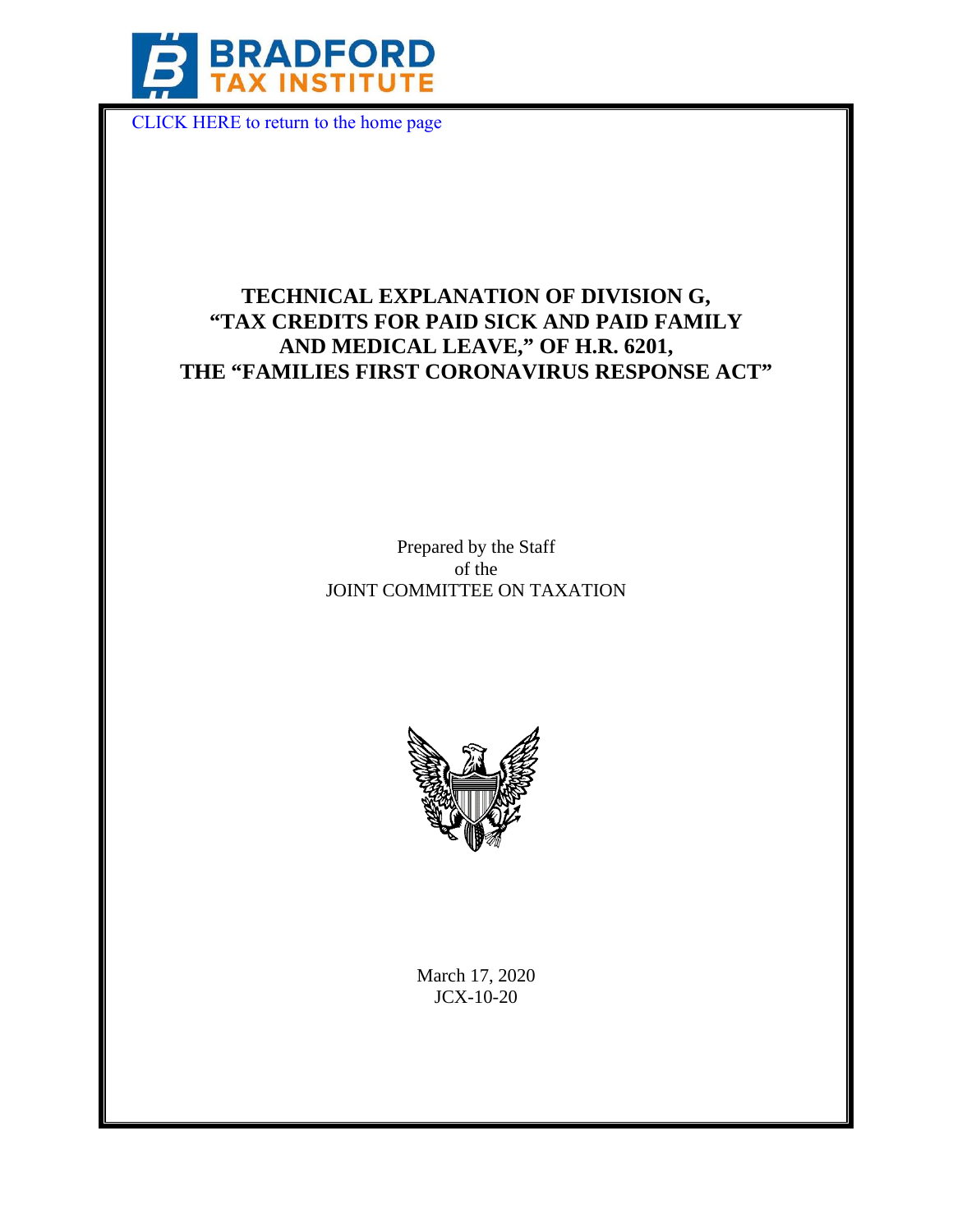# **CONTENTS**

|                                                                  | Page |
|------------------------------------------------------------------|------|
|                                                                  |      |
|                                                                  |      |
|                                                                  |      |
| B. Credit for Sick Leave for Certain Self-Employed Individuals   |      |
|                                                                  |      |
|                                                                  |      |
| D. Credit for Family Leave for Certain Self-Employed Individuals |      |
|                                                                  |      |
|                                                                  |      |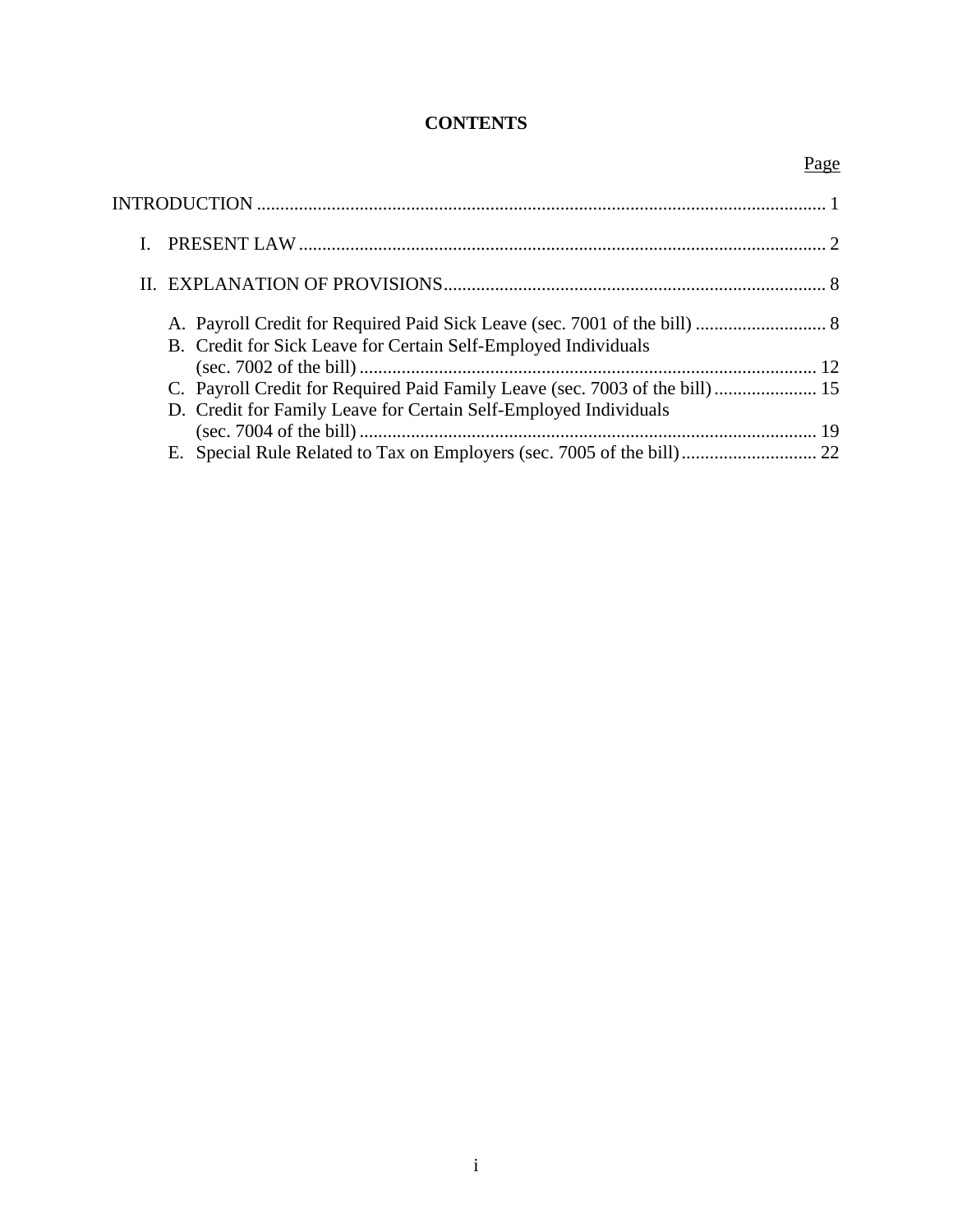#### **INTRODUCTION**

<span id="page-2-0"></span>This document,<sup>[1](#page-2-1)</sup> prepared by the staff of the Joint Committee on Taxation, provides a technical explanation of Division G, "Tax Credits for Paid Sick and Paid Family and Medical Leave," of H.R. 6201, the "Families First Coronavirus Response Act" (the "bill") as received in the Senate on March 17, [2](#page-2-2)020. $2$ 

<span id="page-2-1"></span><sup>&</sup>lt;sup>1</sup> This document may be cited as follows: Joint Committee on Taxation, *Technical Explanation of Division G, "Tax Credits for Paid Sick and Paid Family and Medical Leave," of H.R. 6201, the "Families First Coronavirus Response Act"* (JCX-10-20), March 17, 2020. This document can also be found on the Joint Committee on Taxation website at [www.jct.gov.](http://www.jct.gov/) All section references herein are to the Internal Revenue Code of 1986, as amended (the "Code"), unless otherwise stated.

<span id="page-2-2"></span> $2$  Certain changes were made in the engrossed bill. This Technical Explanation describes the engrossed bill.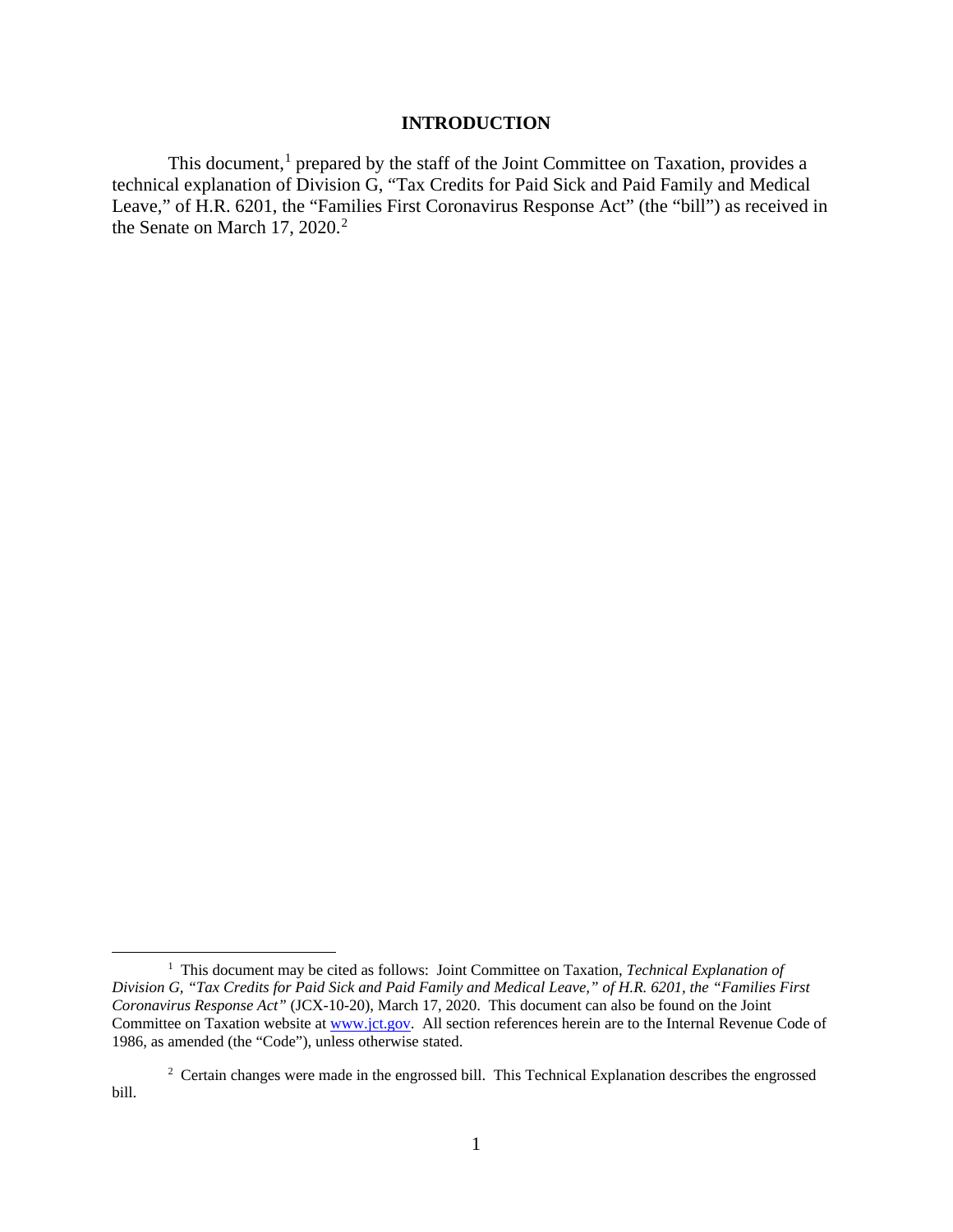#### **I. PRESENT LAW**

#### <span id="page-3-0"></span>**Federal employment taxes**

Federal employment taxes are imposed on wages paid to employees with respect to employment and include taxes imposed under the Federal Insurance Contributions Act ("FICA"), the Federal Unemployment Tax Act ("FUTA"), and Federal income tax.<sup>[3](#page-3-1)</sup> In addition, Tier 1 of the Railroad Retirement Tax Act ("RRTA") imposes a tax on compensation paid to railroad employees and representatives.<sup>[4](#page-3-2)</sup>

FICA taxes are comprised of two components: the Old-Age, Survivors, and Disability Insurance ("OASDI") and Hospital Insurance ("Medicare").<sup>[5](#page-3-3)</sup> With respect to OASDI taxes, the applicable rate is 12.4 percent with half of such rate (6.2 percent) imposed on the employee and the remainder  $(6.2$  $(6.2$  $(6.2$  percent) imposed on the employer.<sup>6</sup> The tax is assessed on covered wages up to the OASDI wage base (\$137,700 in 2020). Generally, the OASDI wage base rises based on increases in the national average wage index.[7](#page-3-5)

The employee portion of OASDI taxes must be withheld and remitted to the Federal government by the employer during the quarter, as required by the applicable deposit rules.<sup>[8](#page-3-6)</sup> The employer is liable for the employee portion of OASDI taxes, in addition to its own share, whether or not the employer withholds the amount from the employee's wages.<sup>[9](#page-3-7)</sup> OASDI and Medicare taxes are generally allocated by statute among separate trust funds: the OASDI Trust Funds, Medicare's Hospital Insurance Trust Fund, and Supplementary Medical Insurance Trust Fund. $10$ 

Generally, the term "wages" for OASDI tax purposes means all remuneration for "employment," including the cash value of all remuneration (including benefits) paid in any

<sup>3</sup> Secs. 3101, 3111, 3301, and 3401.

4 Sec. 3221.

<span id="page-3-4"></span><span id="page-3-3"></span><span id="page-3-2"></span><span id="page-3-1"></span><sup>5</sup> The Hospital Insurance tax includes two components: Medicare tax and Additional Medicare tax. Additional Medicare taxes are imposed on wages in excess of certain thresholds and are only imposed on the employee. Sec. 3101(b). There is no employer match for Additional Medicare tax. For purposes of this explanation, when referencing Medicare taxes, the term does not include Additional Medicare tax.

6 Sec. 3101.

7 Sec. 230 of the Social Security Act (42 U.S.C. sec. 430).

8 Sec. 3102(a) and Treas. Reg. sec. 31.3121(a)-2. Sec. 6302.

 $9$  Sec. 3102(b).

<span id="page-3-8"></span><span id="page-3-7"></span><span id="page-3-6"></span><span id="page-3-5"></span><sup>10</sup> Secs. 201 and 1817 of the Social Security Act, Pub. L. No. 74-271 as amended (42 U.S.C. secs. 401 and 1395i).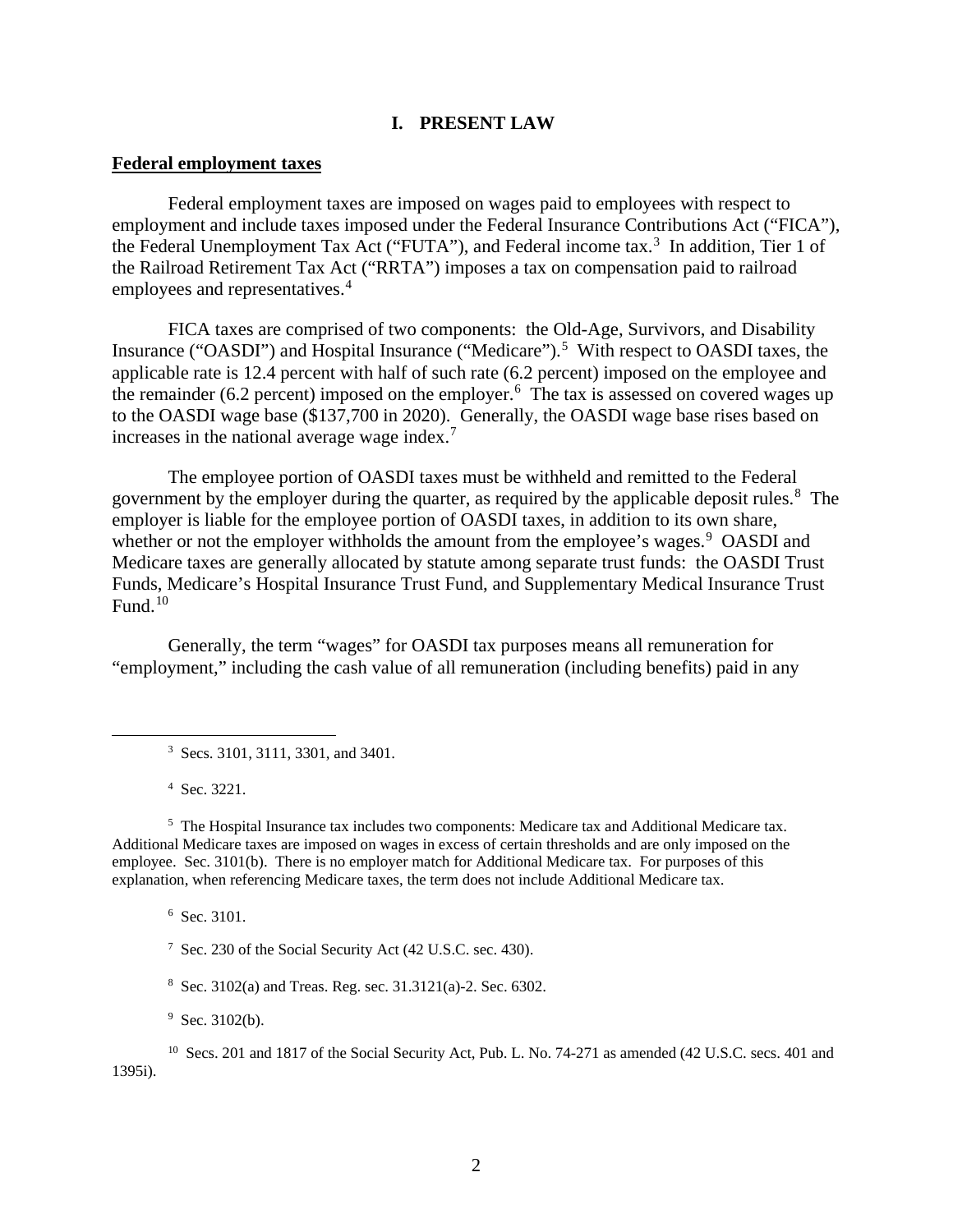medium other than cash, with certain exceptions.<sup>11</sup> The name given to the remuneration for employment is immaterial. OASDI wages includes salaries, vacation allowances, bonuses, deferred compensation, commissions, and fringe benefits. The term "employment" is generally defined for FICA tax purposes as any service, of whatever nature, performed by an employee for the person employing him or her, with certain specific exceptions.

#### OASDI Trust Funds

The taxes related to the OASDI program collected from FICA and under the Self-Employment Contributions Act ("SECA") are deposited into two separate OASDI Trust Funds: (1) the Old-Age and Survivors Insurance ("OASI") Trust Fund which pays retirement and survivor benefits, and (2) the Disability Insurance ("DI") Trust Fund which pays disability benefits.<sup>12</sup> The major source of income to the OASDI Trust Funds is employment taxes, specifically FICA and SECA. The OASDI Trust Funds are financial accounts in the U.S. Treasury. The only purposes for which these trust funds can be used are to pay benefits and program administrative costs. A fixed proportion (dependent on the allocation of [tax rates](https://www.ssa.gov/OACT/ProgData/taxRates.html) by trust fund) of the [taxes](https://www.ssa.gov/OACT/ProgData/financialItems.html) received under FICA and SECA is deposited in the OASI Trust Fund to the extent that such taxes are not needed immediately to pay expenses. Taxes are [deposited in](https://www.ssa.gov/OACT/ProgData/taxflow.html)  [the fund](https://www.ssa.gov/OACT/ProgData/taxflow.html) on every business day.

#### **Railroad retirement program**

Railroad workers do not participate in the [OASDI](https://www.thebalance.com/how-to-calculate-your-projected-social-security-benefits-2894589) system. Compensation subject to RRTA tax is exempt from FICA taxes.<sup>13</sup> Instead, the railroad retirement system, while separate from and parallel to the Social Security Administration ("SSA"), is overseen by the SSA and the [Railroad Retirement Board](https://secure.rrb.gov/) ("RRB"). The SSA collects taxes to fund the program, while the RRB is tasked with distributing benefits to eligible railroad industry employees and their family members to provide income assurance during retirement. These two governing bodies cooperate in determining an individual's benefits.

#### RRTA tax rates

The RRTA imposes a tax on compensation paid by covered employers to employees in recognition for the performance of services.<sup>[14](#page-4-3)</sup> Employees whose compensation is subject to RRTA are ultimately eligible for railroad retirement benefits that fall under a two-tier structure.

 $13$  Sec. 3121(b)(9).

<span id="page-4-3"></span><span id="page-4-2"></span><span id="page-4-1"></span><span id="page-4-0"></span><sup>14</sup> Secs. 3201 through 3233. Instead of FICA taxes, railroad employers and employees are subject, under the RRTA, to taxes equivalent to the Social Security and Medicare taxes under FICA. Under the RRTA, employers and employees are also subject to an additional tax, referred to as the "tier 2" tax, on compensation up to a certain amount.

 $11$  Sec. 3121(a).

<sup>&</sup>lt;sup>12</sup> 42 U.S.C. sec. 401.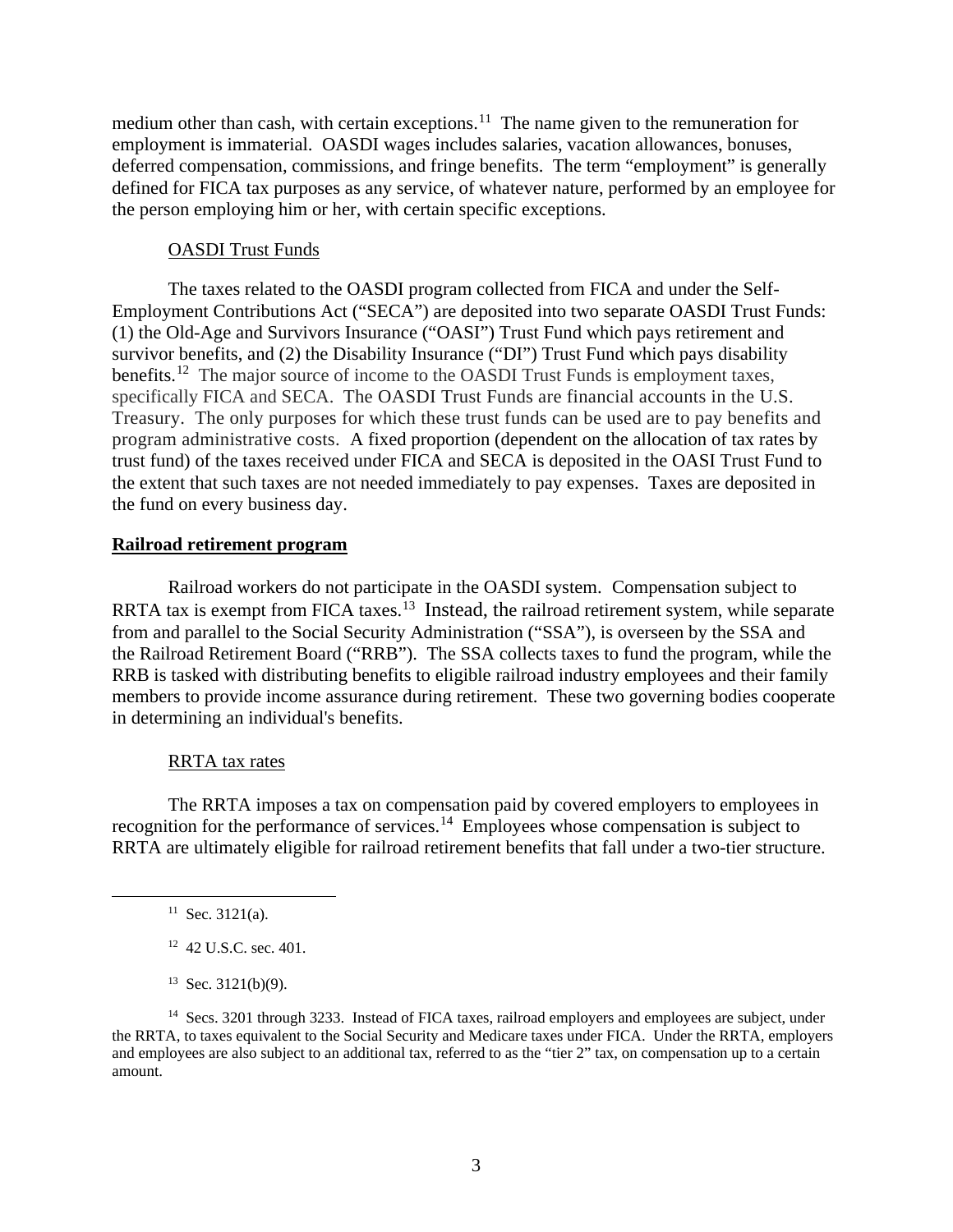Rail employees and employers pay tier 1 taxes at the same rate as other employment taxes.<sup>15</sup> In addition, rail employees and employers both pay tier 2 taxes which are used to finance railroad retirement benefits over and above social security benefit levels.<sup>[16](#page-5-1)</sup> Tier 2 benefits are similar to a private defined benefit pension. Those taxes are funneled to the railroad retirement system and used to fund basic retirement benefits for railroad workers and an investment trust that generates returns for the pension fund.

## Coordination between OASDI Trust Funds and RRB's Social Security Equivalent Benefit Fund

The railroad retirement system and the OASDI programs have been coordinated financially since 1951. The purpose of the financial interchange is to place the OASDI Trust Funds in the same position they would have been in if railroad employment had been covered under OASDI since its inception. Generally, under the interchange, for a given fiscal year there is computed the revenue that would have been collected by the OASDI Trust Funds if railroad employment had been covered directly by the SSA. This amount is netted against the amount of benefits SSA would have paid to railroad beneficiaries based on railroad and nonrailroad earnings during that period. Where OASDI benefits that would have been paid exceed revenue to the trust funds that would have been due, the excess, plus an allowance for interest and administrative expenses, is transferred from the OASDI Trust Funds to the RRB's Social Security Equivalent Benefit Account. If revenue exceeds benefits, the RRB would transfer an amount equal to the difference from the RRB's Social Security Equivalent Benefit Account to the OASDI Trust Funds.

#### **OASDI and Medicare benefits**

The OASDI program under the Social Security Act provides for the payment of benefits to individuals based on wages earned as an employee and credited to the employee's earnings record.<sup>[17](#page-5-2)</sup> Eligibility for Medicare coverage under the Social Security Act generally is based on eligibility for OASDI benefits and, thus, on wages credited to an employee's earnings record.<sup>[18](#page-5-3)</sup> The definitions of "wages" and "employment" for purposes of OASDI and Medicare eligibility are similar to those definitions for FICA tax purposes described above.[19](#page-5-4) 

<span id="page-5-0"></span><sup>&</sup>lt;sup>15</sup> 7.65 percent, consisting of 6.2 percent for retirement on earnings up to \$137,700 in 2020, and 1.45 percent for Medicare hospital insurance on all earnings. An additional 0.9 percent in Medicare taxes are withheld from employees on earnings above \$200,000.

<span id="page-5-3"></span><span id="page-5-2"></span><span id="page-5-1"></span><sup>&</sup>lt;sup>16</sup> In 2020, the tier 2 tax rate on earnings up to \$102,300 is 4.9 percent for employees and 13.1 percent for employers.

<sup>17</sup> OASDI benefits are provided by Title II of the Social Security Act (42 U.S.C. secs. 401 *et. seq.*).

<sup>&</sup>lt;sup>18</sup> Sec. 226 of the Social Security Act (42 U.S.C. sec. 426).

<span id="page-5-4"></span><sup>&</sup>lt;sup>19</sup> Secs. 209 and 210 of the Social Security Act (42 U.S.C. secs. 409 and 410).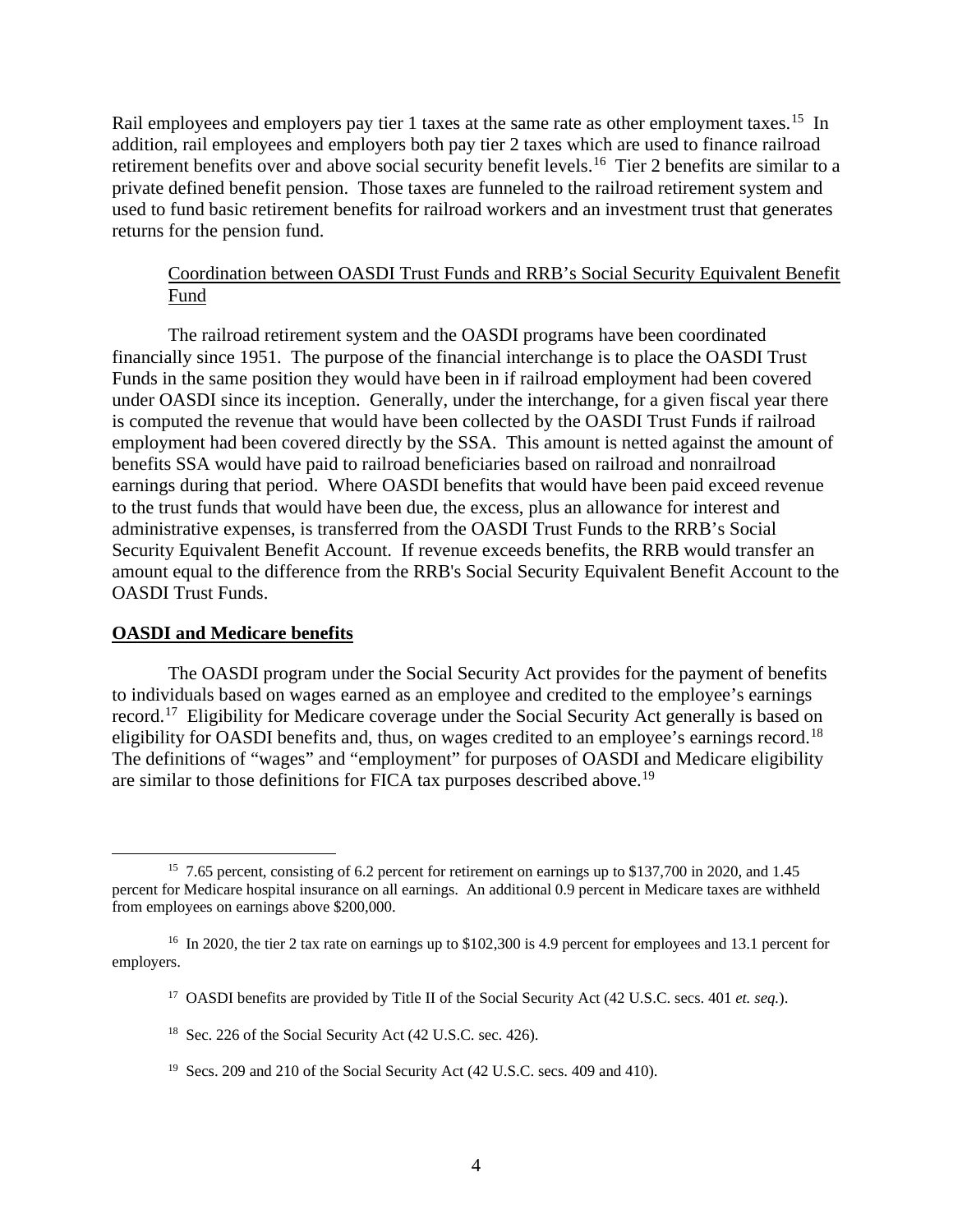#### **Self-employment taxes**

SECA imposes tax on the self-employment income of an individual. SECA taxes consist of OASDI tax and Medicare tax.[20](#page-6-0) Under the OASDI component, the rate of tax is 12.4 percent on self-employment income up to the OASDI wage base  $(\$137,700$  for 2020).<sup>[21](#page-6-1)</sup> Under the basic Medicare tax component, the second rate of tax is 2.9 percent of all self-employment income (without regard to the OASDI wage base).<sup>[22](#page-6-2)</sup> As is the case with employees, an additional Medicare tax applies to the Medicare portion of SECA tax on self-employment income in excess of a threshold amount.<sup>[23](#page-6-3)</sup>

Self-employment income subject to SECA tax is determined as the net earnings from self-employment derived by an individual during any taxable year, subject to certain exceptions.

#### Net earnings from self-employment

Net earnings from self-employment is the gross income derived by an individual from any trade or business less allowed deductions which are attributable to the trade or business and permitted under the SECA rules. Certain passive income and related deductions are not taken into account in determining net earnings from self-employment, including rentals from real estate unless received in the course of a trade or business as a real estate dealer,  $^{24}$  $^{24}$  $^{24}$  dividends and interest unless such dividends and interest are received in the course of a trade or business as a dealer in stocks or securities,<sup>[25](#page-6-5)</sup> and sales or exchanges of capital assets and certain other property unless the property is stock in trade which would properly be included in inventory or held primarily for sale to customers in the ordinary course of the trade or business.<sup>[26](#page-6-6)</sup>

For purposes of computing net earnings from self-employment, taxpayers are permitted a deduction equal to the product of the taxpayer's net self-employment income (determined without regard to this deduction) and one-half of the sum of the rates for OASDI and Medicare, *i.e.*, 7.65 percent of net earnings.<sup>27</sup> This deduction is determined without regard to the 0.9 percent Additional Medicare tax that may apply to an individual. This deduction reflects the fact that the FICA rates apply to an employee's wages, which do not include FICA taxes paid by the

- <sup>22</sup> Sec. 1401(b)(1).
- <sup>23</sup> Sec. 1401(b)(2).
- <span id="page-6-4"></span><sup>24</sup> Sec. 1402(a)(1).
- <span id="page-6-5"></span><sup>25</sup> Sec. 1402(a)(2).
- <span id="page-6-6"></span> $26$  Sec. 1402(a)(3).
- <span id="page-6-7"></span><sup>27</sup> Sec. 1402(a)(12).

<sup>&</sup>lt;sup>20</sup> Secs. 1401(a), 1401(b).

<span id="page-6-3"></span><span id="page-6-2"></span><span id="page-6-1"></span><span id="page-6-0"></span><sup>&</sup>lt;sup>21</sup> Sec. 1401(a). In calculating the SECA tax for OASDI, the OASDI wage base taken into account is reduced by FICA wages paid to the individual during the taxable year.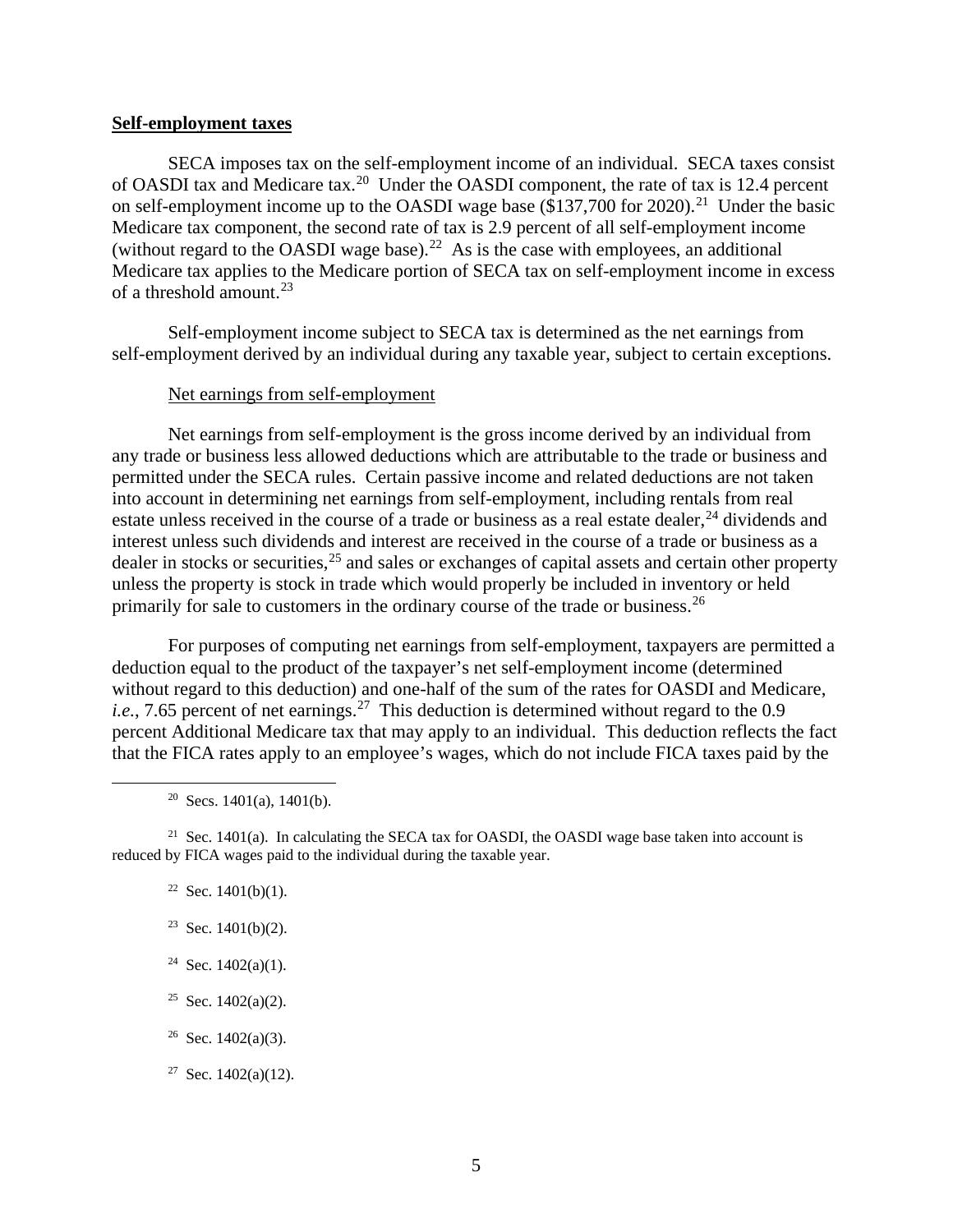employer, whereas the self-employed individual's net earnings are economically equivalent to an employee's wages plus the employer share of FICA taxes.<sup>[28](#page-7-0)</sup> This is generally referred to as the "regular method" of determining net earnings from self-employment, and in Internal Revenue Service forms and publications is expressed as multiplying total net earnings from selfemployment by 92.35 percent.

#### **Employment tax and income tax in the U.S. territories**

#### FICA tax

Employers and employees in the U.S. territories are generally subject to FICA payroll tax obligations.[29](#page-7-1) In contrast, employers and employees in the territories are generally not subject to withholding at the source for Federal income tax, although they are subject to withholding of local taxes.<sup>30</sup> These payroll obligations of the employers are generally applicable to Federal agencies with personnel in the territory. Employers in the territories file quarterly tax returns with the Federal government to report and pay FICA taxes for employees in the respective territories.

#### Income tax

Citizens of the United States are generally subject to Federal income tax on their worldwide income, including those citizens in the U.S. territories. Residents of the U.S. territories are generally subject to the Federal income tax system based on their status as U.S. citizens or residents in the territories, with certain special rules for determining residence and source of income specific to the territory. Broadly, a bona fide individual resident of a territory is exempt from U.S. tax on income derived from sources within that territory but is subject to U.S. tax on U.S.-source and non-territory-source income.<sup>[31](#page-7-3)</sup>

The application of the Federal income tax rules to the territories varies from one territory to another. Three territories, Guam, the Commonwealth of the Northern Mariana Islands, and the U.S. Virgin Islands, are referred to as mirror Code territories because the Code serves as the internal tax law of those territories (substituting the particular territory for the United States wherever the Code refers to the United States). A resident of one of those territories generally files a single tax return only with the territory of which the individual is a resident, and not with

<span id="page-7-0"></span> $28$  The deduction is intended to provide parity between FICA and SECA taxes because the employer may deduct, as a business expense, its share of the FICA taxes paid. As presently written, the deduction for SECA taxes is not the exact economic equivalent to the deduction for FICA taxes. See Joint Committee on Taxation, *Options to Improve Tax Compliance and Reform Tax Expenditures*, (JCS-2-05), January 27, 2005, for a detailed description of this issue.

<span id="page-7-1"></span><sup>&</sup>lt;sup>29</sup> The U.S. territories referred to in this document are American Samoa, the Commonwealth of the Northern Mariana Islands, Guam, Puerto Rico, and the U.S. Virgin Islands.

<span id="page-7-3"></span><span id="page-7-2"></span> $30 \text{ Under section } 3401(a)(8)$ , most wages paid to U.S. persons for services performed in one of the territories are excluded if the payments are subject to withholding by the territory, or, in the case of Puerto Rico, the payee is a bona fide resident of the territory for the full year.

<sup>31</sup> See secs. 932, 933, and 937.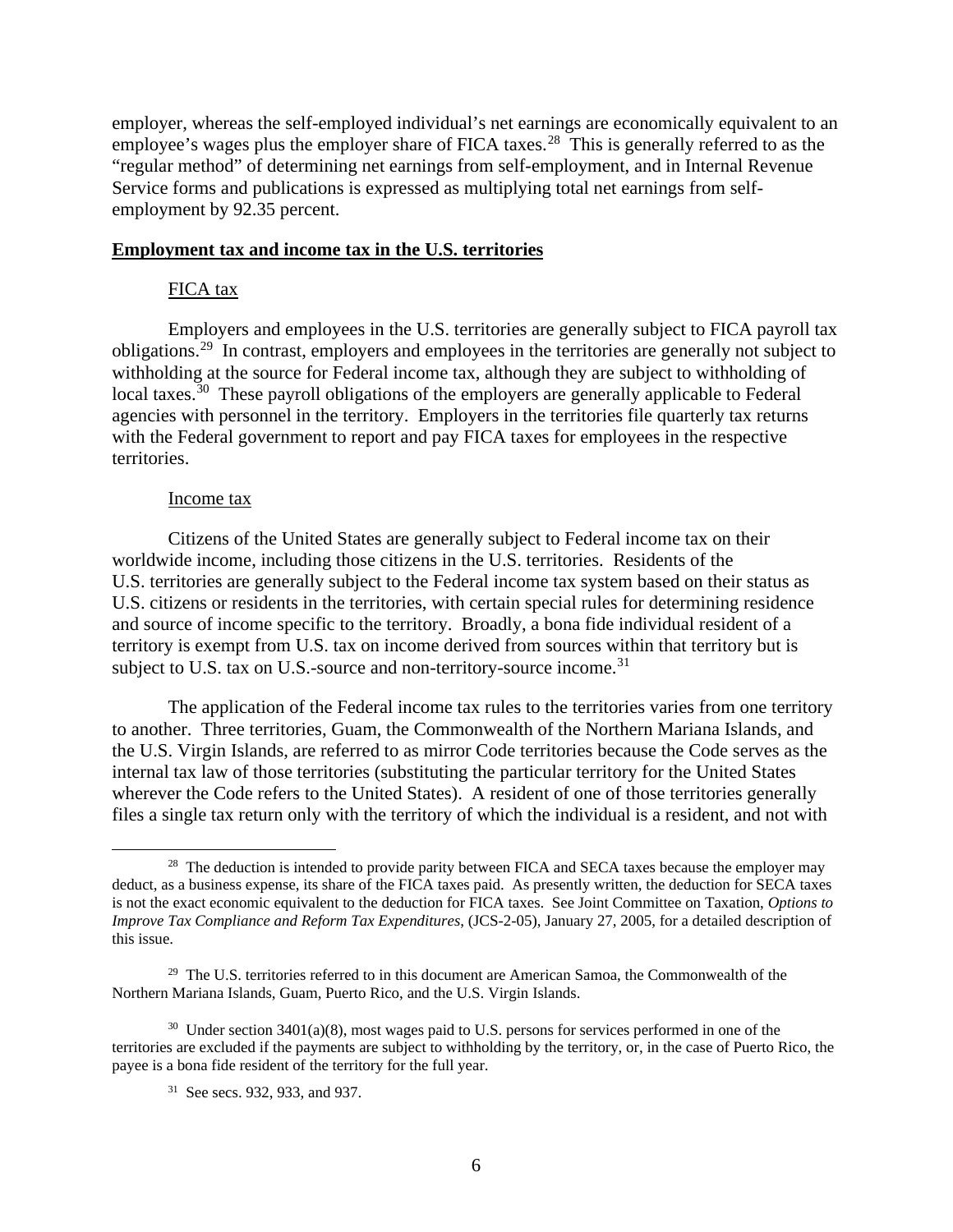<span id="page-8-0"></span>the United States. American Samoa and Puerto Rico, by contrast, are referred to as non-mirror Code territories that have their own internal tax laws. A resident of either American Samoa or Puerto Rico may be required to file income tax returns with both the territory of residence and Puerto Rico may be required to file income tax returns with both the territory of residence and the United States.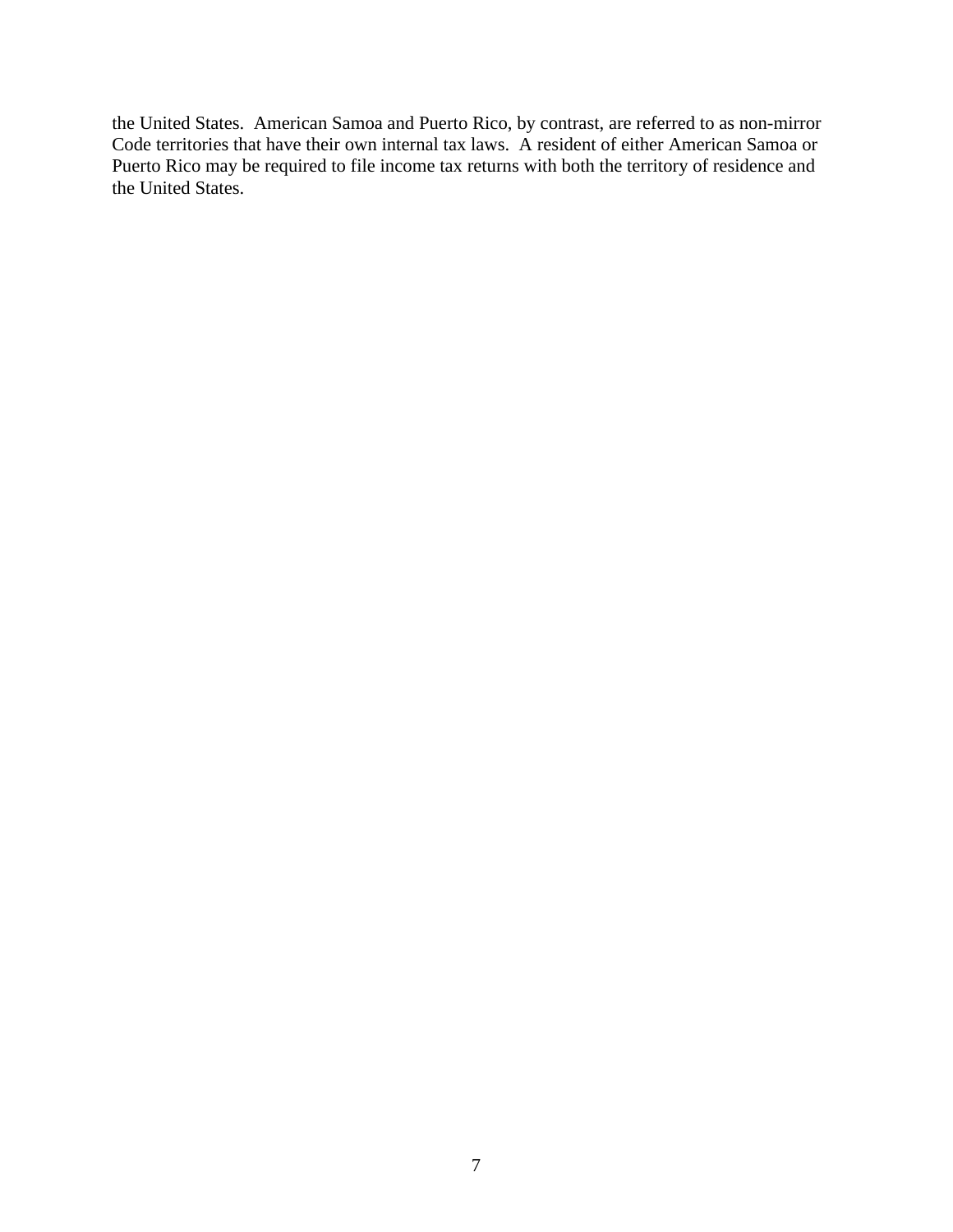#### **II. EXPLANATION OF PROVISIONS**

## **A. Payroll Credit for Required Paid Sick Leave (sec. 7001 of the bill)**

#### **Explanation of Provision**

#### <span id="page-9-0"></span>**In general**

Under the provision, an employer is allowed a credit against the OASDI tax or RRTA tax imposed on the employer for each calendar quarter in an amount equal to 100 percent of the qualified sick leave wages paid by the employer with respect to that calendar quarter, subject to the limits described below. The provision defines qualified sick leave wages as wages (as defined in section  $3121(a)$ ) and compensation (as defined in section  $3231(e)$ ) paid by an employer which are required to be paid by reason of Division E of the bill, the Emergency Paid Sick Leave Act. As described below, the credit may be increased by certain health plan expenses of the employer.

The Emergency Paid Sick Leave Act requires certain employers to provide an employee with paid sick time to the extent that the employee is unable to work or telework due to a need for leave because: (1) the employee is subject to a Federal, State, or local quarantine or isolation order related to COVID-19; (2) the employee has been advised by a health care provider to selfquarantine due to concerns related to COVID-19; (3) the employee is experiencing symptoms of COVID-19 and seeking a medical diagnosis; (4) the employee is caring for an individual who is subject to an order described in clause (1) or has been advised as described in clause (2); (5) the employee is caring for the employee's son or daughter if the school or place of care of the son or daughter has been closed, or the child care provider of such son or daughter is unavailable due to COVID-19 precautions; or (6) the employee is experiencing any other substantially similar condition specified by the Secretary of Health and Human Services in consultation with the Secretary of the Treasury and the Secretary of Labor.<sup>[32](#page-9-1)</sup>

#### **Credit against OASDI and RRTA tax**

The provision limits the amount of qualified sick leave wages that is taken into account with respect to an individual for purposes of the credit. The provision provides different limitations for different circumstances under which qualified sick leave wages are paid. In the case of paid sick time qualifying under clauses (1), (2), or (3) above, the amount of qualified sick leave wages taken into account for purposes of the credit may not exceed \$511 for any day (or any portion thereof) for which the individual is paid such sick time. In the case of paid sick time qualifying under clauses (4), (5), or (6) above, the amount of qualified sick leave wages taken into account may not exceed \$200 for any day (or portion thereof) for which the individual is paid such sick time. In addition, the provision provides that the aggregate number of days taken into account for the calendar quarter with respect to an individual under all clauses may not

<span id="page-9-1"></span> $32$  Division E of the bill, sec. 5102(a).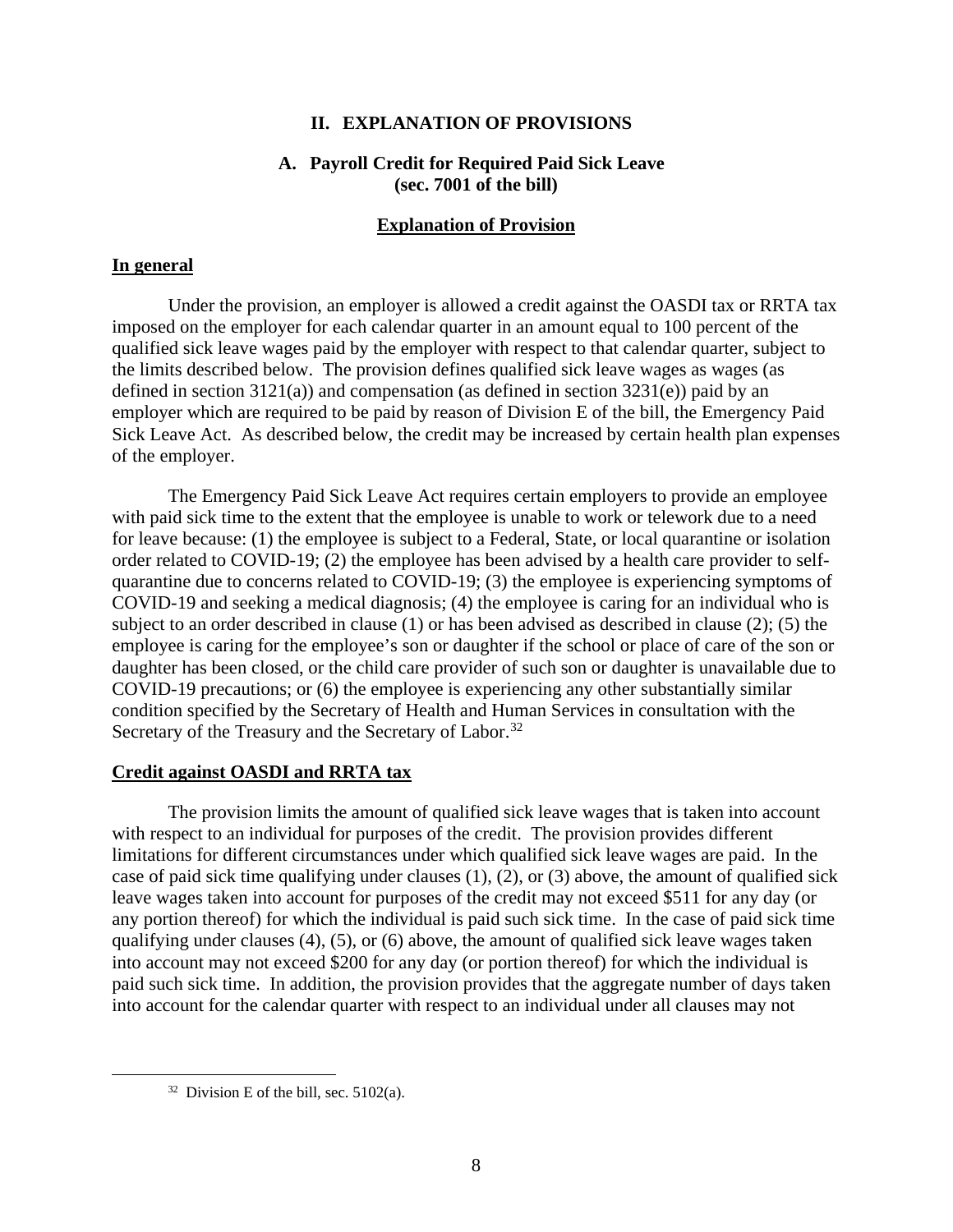exceed the excess (if any) of 10 over the aggregate number of days so taken into account for all preceding calendar quarters.

The credit allowed is increased under the provision by so much of the employer's qualified health plan expenses as are properly allocable to the qualified sick leave wages for which the credit is allowed. Qualified health plan expenses are amounts paid or incurred by the employer to provide and maintain a group health plan,  $33$  but only to the extent such amounts are excluded from the employees' income as coverage under an accident or health plan.<sup>[34](#page-10-1)</sup> Oualified health plan expenses are allocated to qualified sick leave wages in such manner as the Secretary of the Treasury (or the Secretary's delegate) may prescribe. Except as otherwise provided by the Secretary, such allocations is treated as properly made under the provision if made on the basis of being pro rata among covered employees and pro rata on the basis of periods of coverage (relative to the time periods of leave to which such wages relate).

The provision provides that the credit allowed may not exceed the OASDI tax or RRTA tax imposed on the employer, reduced by any credits allowed for the employment of qualified veterans<sup>[35](#page-10-2)</sup> and research expenditures of qualified small businesses<sup>[36](#page-10-3)</sup> for that calendar quarter on the wages paid with respect to all the employer's employees. However, if for any calendar quarter the amount of the credit exceeds the OASDI tax or RRTA tax imposed on the employer, reduced as described in the prior sentence, such excess is treated as a refundable overpayment.<sup>[37](#page-10-4)</sup>

If an employer claims a credit under this provision, the amount so claimed is included in gross income. Thus, the credit is not taken into account for purposes of determining any amount allowable as a payroll tax deduction, deduction for qualified sick leave wages, or deduction for health plan expenses (or any amount capitalizable to basis). For example, assume an employer claims a credit of \$5,510 for \$5,110 of qualified sick leave wages and \$400 of health plan expenses paid during the quarter. Under the provision, the employer has an offsetting income inclusion amount of \$5,510, and the employer may deduct \$5,110 of qualified sick leave wages and \$400 of health plan expenses (assuming such costs are not subject to capitalization). In

- $35$  This credit is described in section 3111(e).
- 36 This credit is described in section 3111(f).

<span id="page-10-0"></span> $33$  Group health plan for this purpose is defined in section  $5000(b)(1)$ .

 $34$  For the exclusion, see section 106(a).

<span id="page-10-4"></span><span id="page-10-3"></span><span id="page-10-2"></span><span id="page-10-1"></span> $37$  The excess is treated as an overpayment and refunded under sections  $6402(a)$  and  $6413(b)$ . In addition, any amount that is due to an employer is treated in the same manner as a refund due from a credit provision. 31 U.S.C. sec. 1324. Thus, amounts are appropriated to the Secretary of the Treasury for refunding such excess amounts.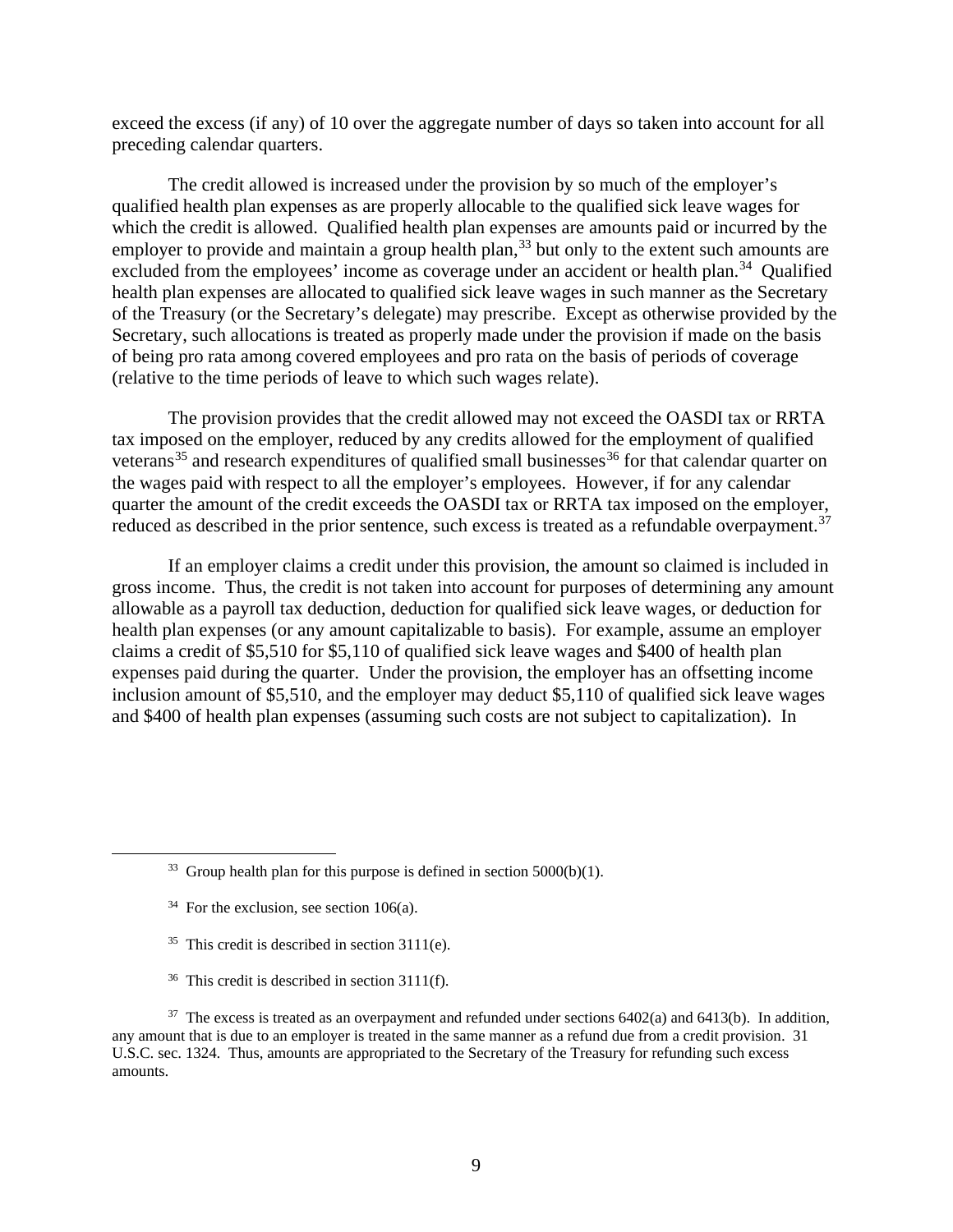addition, the employer's income tax deduction for any tax imposed by section 3111(a) or  $3221(a)$ , the employer's share of OASDI or RRTA tax, for such quarter will not be reduced.<sup>[38](#page-11-0)</sup>

Any qualified sick leave wages taken into account under the provision are not taken into account for purposes of determining a section 45S credit.<sup>39</sup> Thus, the employer may not claim a credit under section 45S with respect to the qualified sick leave wages paid, but may be able to take a credit under section 45S with respect to any additional wages paid, provided the requirements of section 45S are met with respect to the additional wages.

Under the provision, an employer may elect, at such time and in such manner as provided by the Secretary of the Treasury (or the Secretary's delegate), to have the provision not apply to such employer for a calendar quarter. Further, the credit allowed under this provision does not apply to the Government of the United States, the government of any State or political subdivision thereof, or any agency or instrumentality of any of those entities. Under the provision, employers in the U.S. territories may claim the credit by filing their quarterly Federal employment tax returns.

The provision provides that the Secretary of the Treasury (or the Secretary's delegate) shall prescribe such regulations or other guidance as may be necessary to carry out the purposes of this provision, including regulations or other guidance: (1) to prevent the avoidance of the purposes of the limitations under this provision; (2) to minimize compliance and record-keeping burdens under this provision; (3) providing for waiver of penalties for failure to deposit amounts in anticipation of the allowance of the credit under this provision; (4) for recapturing the benefit of credits determined under this provision in cases where there is a subsequent adjustment to the credit; and (5) to ensure that the wages taken into account under this provision conform with the paid sick time required to be provided under the Emergency Paid Sick Leave Act.<sup>[40](#page-11-2)</sup> With respect to clause (5), it is intended that the Secretary of the Treasury (or the Secretary's delegate) be provided broad authority to ensure qualified sick leave wages under this provision includes paid sick time required to be paid under the Emergency Paid Sick Leave Act.

Under the provision, amounts are appropriated to the OASDI Trust Funds and the Social Security Equivalent Benefit Account established under the Railroad Retirement Act of 1974<sup>[41](#page-11-3)</sup> equal to the reduction in revenues to the Treasury by reason of the provision. Such amounts are transferred from the general fund at such times and in such manner as to replicate to the extent possible the transfers that would have occurred to the OASDI Trust Funds or Social Security Equivalent Benefit Account had this provision not been enacted.

- 40 Division E of the bill.
- <span id="page-11-3"></span><sup>41</sup> Sec. 15A(a) (45 U.S.C. sec. 231n-1(a)).

<span id="page-11-2"></span><span id="page-11-1"></span><span id="page-11-0"></span> $38$  Note that the qualified sick leave wages paid are not subject to the tax imposed by section  $3111(a)$  or 3221(a). Employers also receive an increase in the otherwise available credit in the amount of the tax imposed by section 3111(b) on qualified sick leave wages.

<sup>&</sup>lt;sup>39</sup> Section 45S provides an employer credit for certain paid family and medical leave.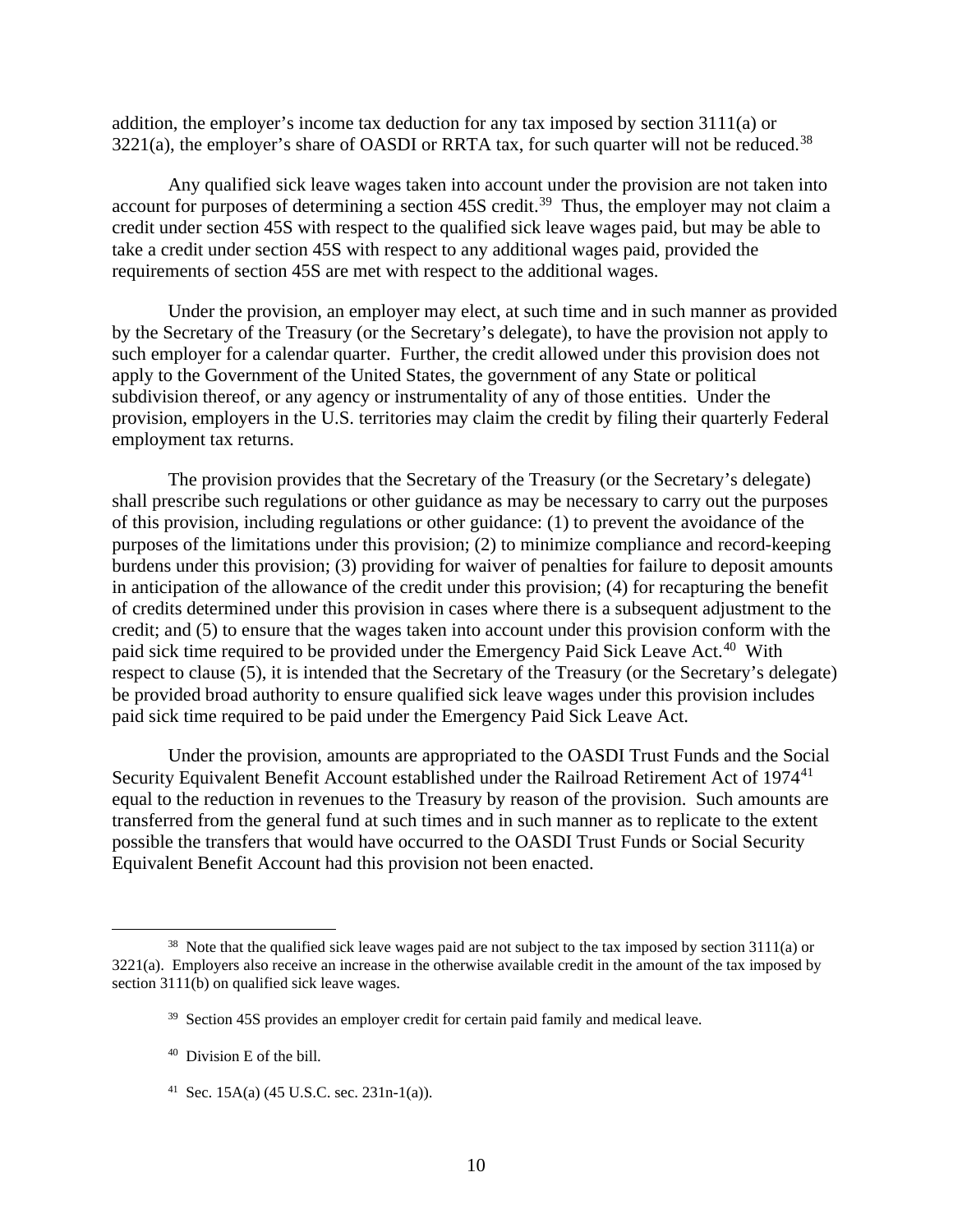## **Effective Date**

The provision is effective on the date of enactment. The provision applies for the period that begins on a date within 15 days of the date of enactment, prescribed by the Secretary of the Treasury (or the Secretary's delegate), and that ends on December 31, 2020.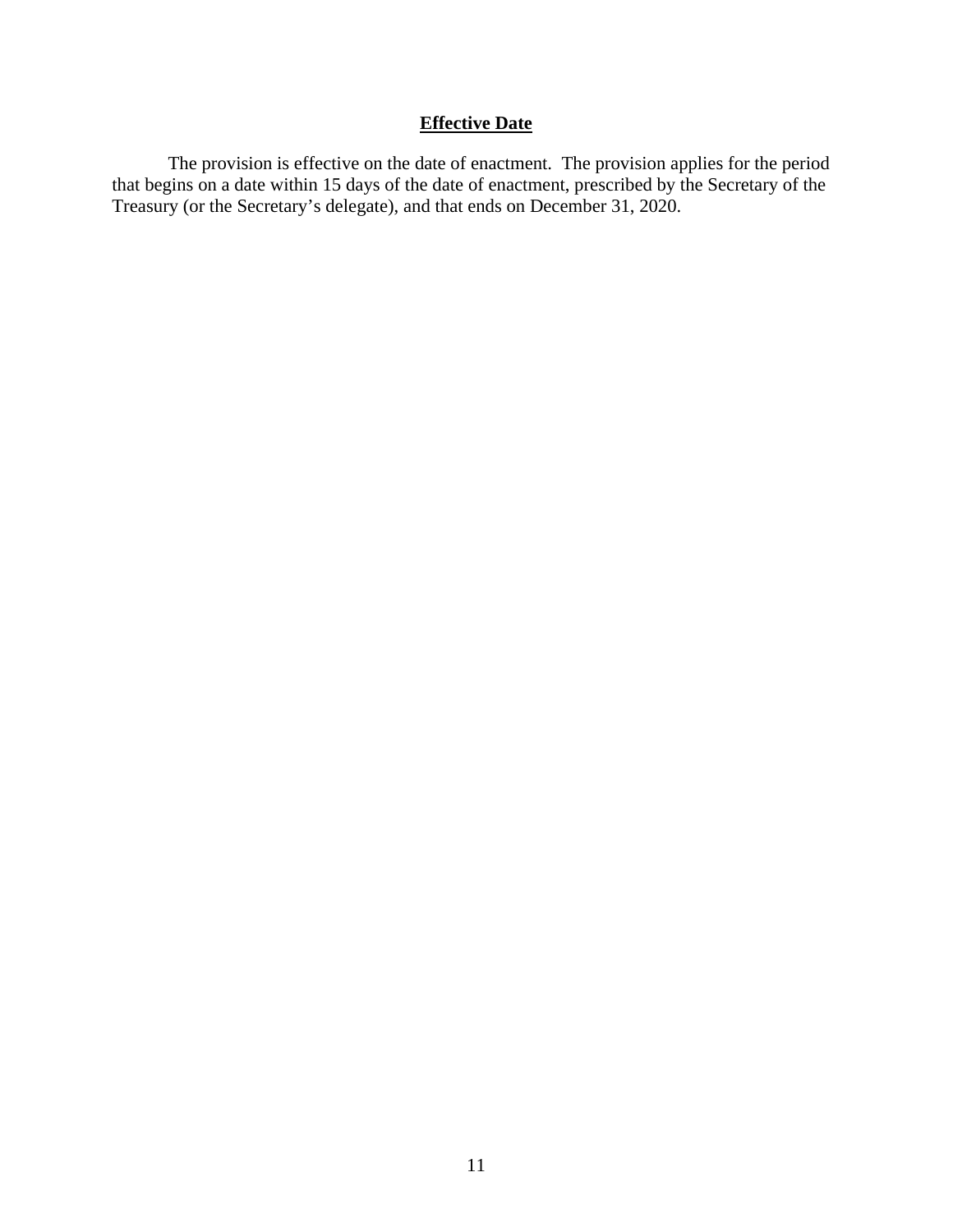## <span id="page-13-0"></span>**B. Credit for Sick Leave for Certain Self-Employed Individuals (sec. 7002 of the bill)**

#### **Explanation of Provision**

#### **In general**

Under the provision, an eligible self-employed individual is allowed an income tax credit for any taxable year for a qualified sick leave equivalent amount, as described below. An eligible self-employed individual is defined as an individual who regularly carries on any trade or business<sup>[42](#page-13-1)</sup> and would be entitled to receive paid leave during the taxable year under Division E of the bill, the Emergency Paid Sick Leave Act, if the individual were an employee of an employer (other than himself or herself) that is subject to the requirements of the Act.

The Emergency Paid Sick Leave Act requires certain employers to provide an employee with paid sick time to the extent that the employee is unable to work or telework due to a need for leave because: (1) the employee is subject to a Federal, State, or local quarantine or isolation order related to COVID-19; (2) the employee has been advised by a health care provider to selfquarantine due to concerns related to COVID-19; (3) the employee is experiencing symptoms of COVID-19 and seeking a medical diagnosis; (4) the employee is caring for an individual who is subject to an order described in clause (1) or has been advised as described in clause (2); (5) the employee is caring for the employee's son or daughter if the school or place of care of the son or daughter has been closed, or the child care provider of such son or daughter is unavailable due to COVID-19 precautions; or (6) the employee is experiencing any other substantially similar condition specified by the Secretary of Health and Human Services in consultation with the Secretary of the Treasury and the Secretary of Labor.<sup>[43](#page-13-2)</sup>

#### **Qualified sick leave equivalent amount**

The qualified sick leave equivalent amount with respect to an eligible self-employed individual is an amount equal to the number of days during the taxable year that the selfemployed individual cannot perform services for which that individual would have been entitled to sick leave pursuant to the Emergency Paid Sick Leave Act<sup>[44](#page-13-3)</sup> (if the individual were employed by an employer), multiplied by the lesser of two amounts: (a) \$511 in the case of paid sick time described in clauses (1), (2), or (3) above (\$200 in the case of paid sick time described in clauses (4), (5), or (6) above); or (b) 100 percent of the average daily self-employment income of the individual for the taxable year in the case of any day of paid sick time described in clauses (1), (2), or (3) above (67 percent in the case of paid sick time described in clauses (4), (5), or (6) above).

<span id="page-13-3"></span>44 Division E of the bill.

<span id="page-13-1"></span><sup>42</sup> Within the meaning of sec. 1402.

<span id="page-13-2"></span><sup>&</sup>lt;sup>43</sup> Division E of the bill, sec.  $5102(a)$ .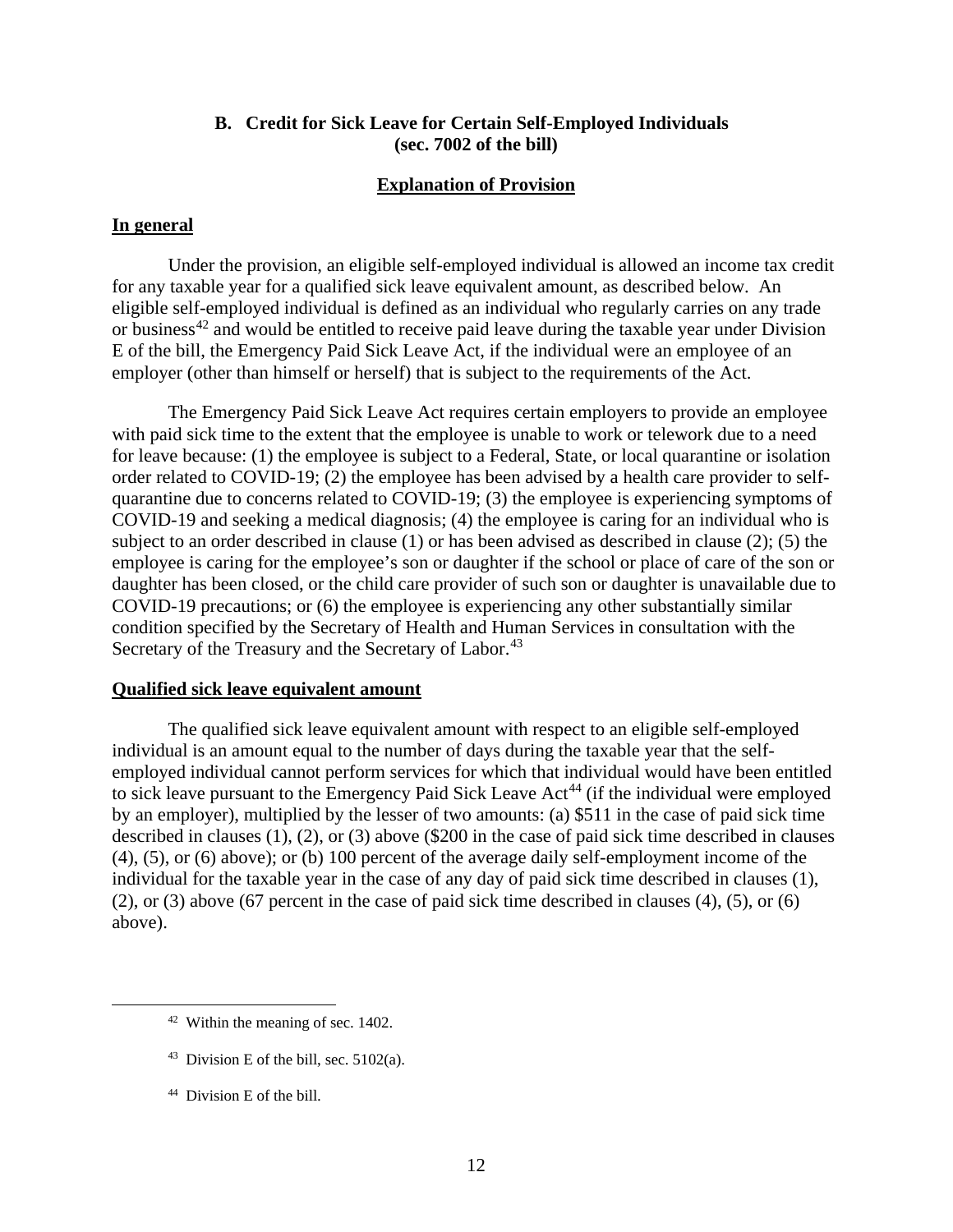The number of days taken into account in determining the qualified sick leave equivalent amount may not exceed, with respect to any taxable year, 10 days, taking into account any days taken in all preceding taxable years. The individual's average daily self-employment income under the provision is an amount equal to the net earnings from self-employment for the taxable year divided by 260.

#### **Additional rules**

The provision provides that the credit allowed is refundable.<sup>[45](#page-14-0)</sup> No credit is allowed to an individual unless the individual maintains such documentation as the Secretary of Treasury (or the Secretary's delegate) may prescribe to establish that the individual is an eligible selfemployed individual.

If an eligible self-employed individual receives qualified sick leave wages,  $46$  the individual's qualified sick leave equivalent amount determined under the provision is reduced (but not below zero) to the extent that the sum of the qualified sick leave equivalent amount and the qualified sick leave wages received exceeds \$2,000 (\$5,110 in the case of any day any portion of which is paid sick time described in clause (1), (2), or (3) above, with respect to section 5102(a) of the Emergency Paid Sick Leave Act). For example, assume that an eligible self-employed individual's qualified sick leave equivalent amount is \$1,500, but the individual also works for a covered employer under the Emergency Paid Sick Leave Act and received qualified sick leave wages under clause (5) above (with respect to section 5102(a) of such Act) of \$1,000 to care for the individual's son or daughter while school was closed due to COVID-19. The individual's qualified sick leave equivalent amount would be reduced by \$500,<sup>[47](#page-14-2)</sup> resulting in a credit under the provision of \$1,000.<sup>[48](#page-14-3)</sup>

#### **Application of credit in certain territories**

Under the provision, the Secretary of the Treasury (or the Secretary's delegate) is directed to make payments to each territory with a mirror Code tax system that relate to the cost (if any) of each territory's credits for sick leave for certain self-employed individuals. The Secretary is further directed to make similar payments to each non-mirror Code territory.

With respect to mirror Code territories, the Secretary makes payments equal to the loss in revenue by reason of the application of the credit for sick leave for certain self-employed individuals to the territory's mirror Code. This amount is determined by the Secretary based on information provided by the governments of the respective territories.

- $46$  As defined by sec. 7001(c) of the bill, described above.
- $47$  (\$1,500 + \$1,000) \$2,000 = \$500.
- <span id="page-14-3"></span> $48$  \$1,500 - \$500 = \$1,000.

<span id="page-14-2"></span><span id="page-14-1"></span><span id="page-14-0"></span><sup>&</sup>lt;sup>45</sup> Any refund due to an individual is treated in the same manner as a refund due from a credit provision. 31 U.S.C. sec. 1324. Thus, amounts are appropriated to the Secretary of the Treasury for refunding such amounts.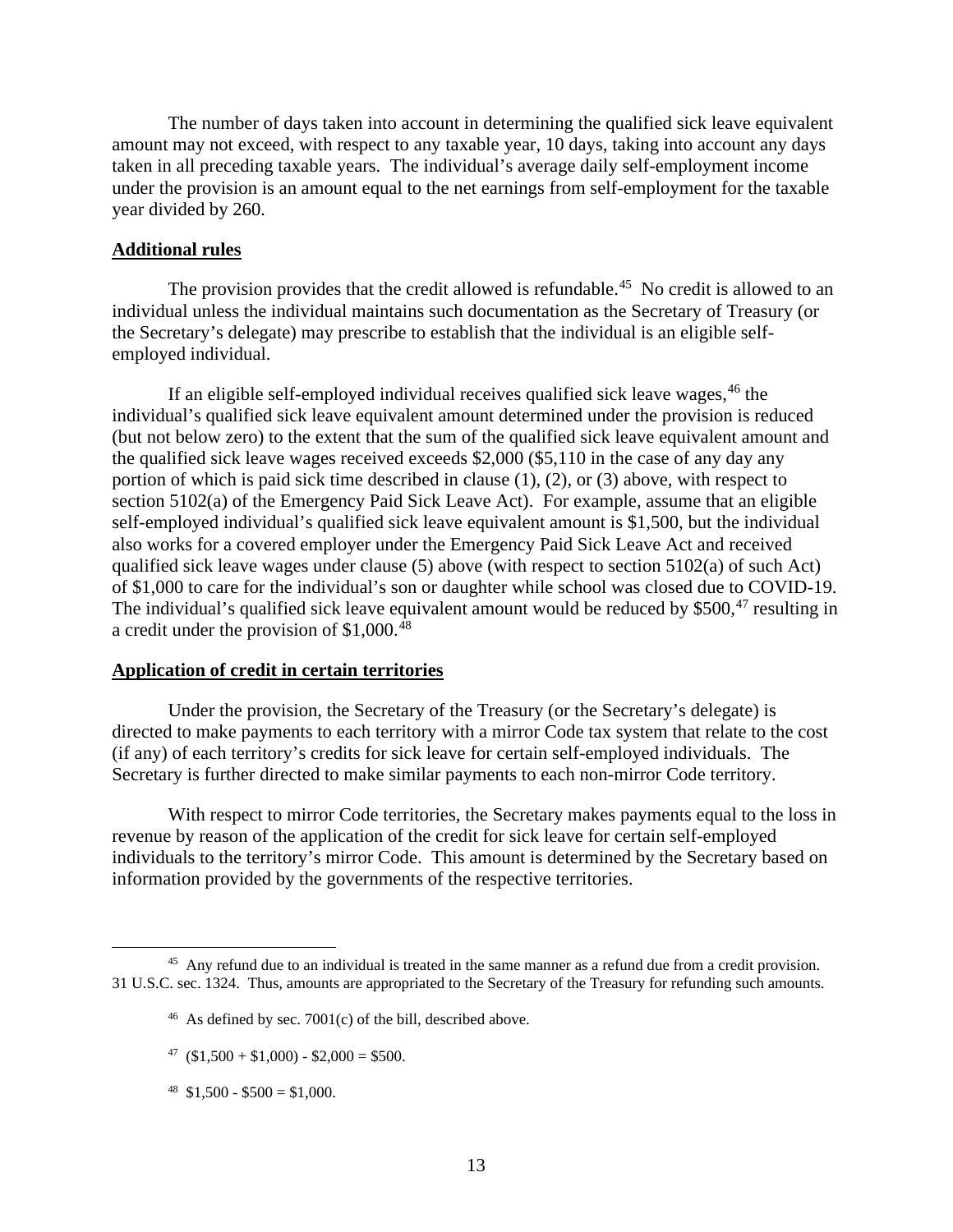With respect to Puerto Rico and American Samoa (non-mirror Code territories), the Secretary is directed to make payments in an amount estimated by the Secretary as being equal to the aggregate benefits that would have been provided to the residents of each territory from the credit for sick leave for certain self-employed individuals if a mirror Code tax system had been in effect in such territory. These payments will not be made unless the territory has a plan approved by the Secretary to promptly distribute the payments to its residents.

#### **Regulatory authority**

The Secretary of the Treasury (or the Secretary's delegate) is directed to prescribe such regulations or other guidance as may be necessary to carry out the purposes of the bill, including (1) to effectuate the purposes of this provision, and (2) to minimize compliance and recordkeeping burdens under the provision.

#### **Effective Date**

The provision is effective on the date of enactment. The only days that may be taken into account in determining the qualified sick leave equivalent amount are days occurring during the period beginning on a date selected by the Secretary of the Treasury (or the Secretary's delegate) which is during the 15-day period beginning on the date of enactment and ending on December 31, 2020.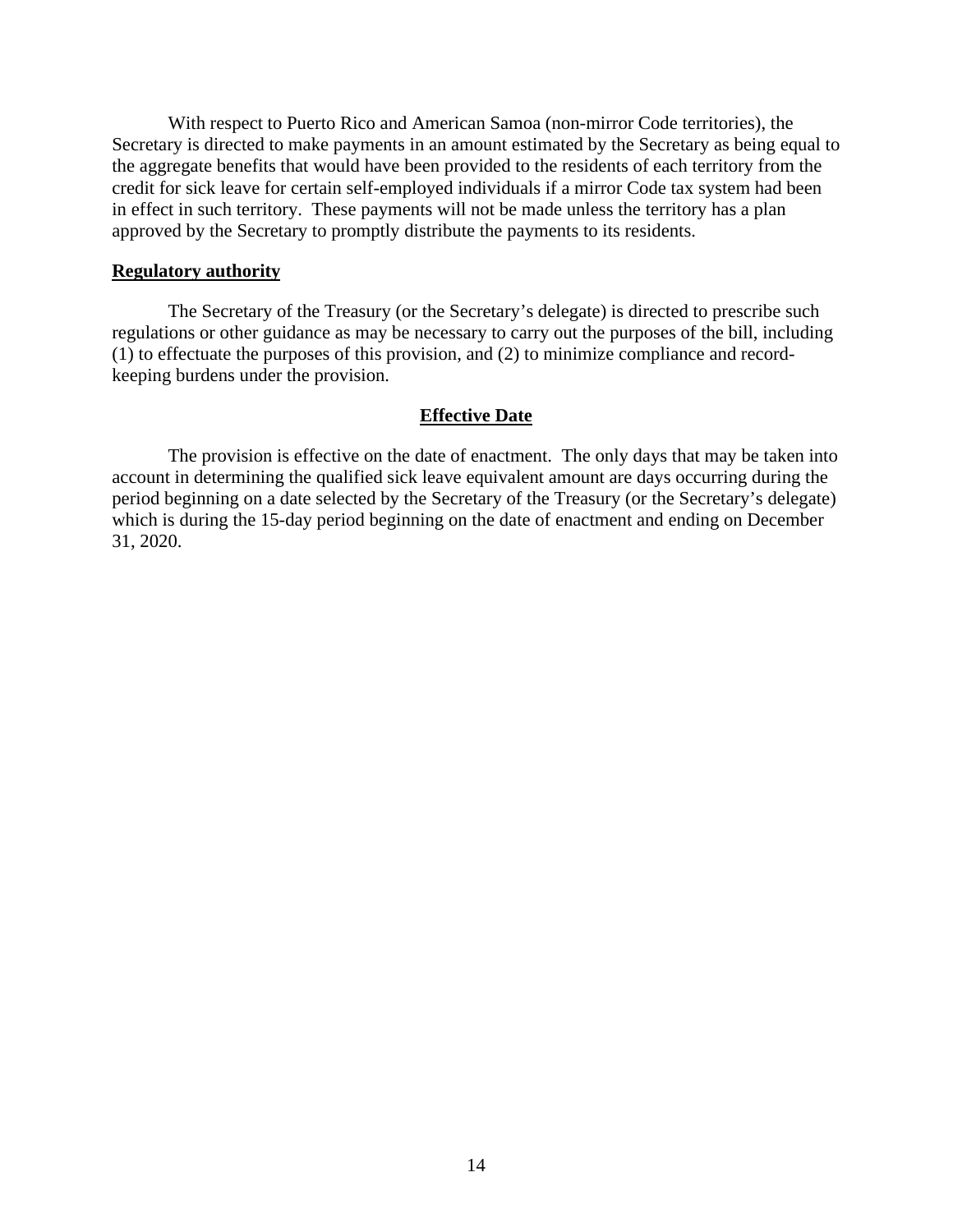## **C. Payroll Credit for Required Paid Family Leave (sec. 7003 of the bill)**

#### **Explanation of Provision**

#### <span id="page-16-0"></span>**In general**

Under the provision, an employer is allowed a credit against the OASDI tax or RRTA tax imposed on the employer for each calendar quarter in an amount equal to 100 percent of the qualified family leave wages paid by the employer with respect to that calendar quarter, subject to the limits described below. The provision defines qualified family leave wages as wages (within the meaning of section 3121(a)) and compensation (within the meaning of section 3231(e)) paid by an employer by reason of Division C of the bill, the Emergency Family and Medical Leave Expansion Act. As described below, the credit may be increased by certain health plan expenses of the employer.

The Emergency Family and Medical Leave Expansion Act requires certain employers to provide public health emergency leave to employees under the Family and Medical Leave Act of 1993 ("FMLA").<sup>49</sup> This requirement generally applies when an employee is unable to work or telework due to a need for leave to care for a son or daughter under age 18 because the school or place of care has been closed, or the child care provider is unavailable, due to a public health emergency. The bill defines a public health emergency as an emergency with respect to COVID-19 declared by a Federal, State, or local authority. An employer that is required to provide this additional family and medical leave is allowed a tax credit in respect of the leave.

The first 10 days of public health emergency leave required under the Emergency Family and Medical Leave Expansion Act may consist of unpaid leave, after which paid leave is required. The paid leave is for the duration of the period provided in the Emergency Family and Medical Leave Expansion Act, which is a maximum of 10 weeks. The amount of required paid leave under the provision is based on an amount not less than two-thirds of an employee's regular rate of pay, and the number of hours the employee would otherwise be normally scheduled to work. Additional guidance is provided for employees with varying schedules. The paid leave mandated by the Emergency Family and Medical Leave Expansion Act may not exceed \$200 per day and \$10,000 in the aggregate.

#### **Credit against OASDI and RRTA tax**

<span id="page-16-1"></span>Under the provision, employers are allowed a credit against OASDI or RRTA taxes in an amount equal to 100 percent of qualified family leave wages paid by the employer during the quarter. Qualified family leave wages for purposes of the credit means wages<sup>[50](#page-16-2)</sup> and compensation<sup>[51](#page-16-3)</sup> paid by an employer which were required to be paid pursuant to the Emergency

<sup>49</sup> Division C of the bill, section 3102.

<span id="page-16-2"></span> $50$  Sec. 3121(a) (defining wages for FICA tax purposes).

<span id="page-16-3"></span><sup>51</sup> Sec. 3221(a) (defining compensation for RRTA tax purposes).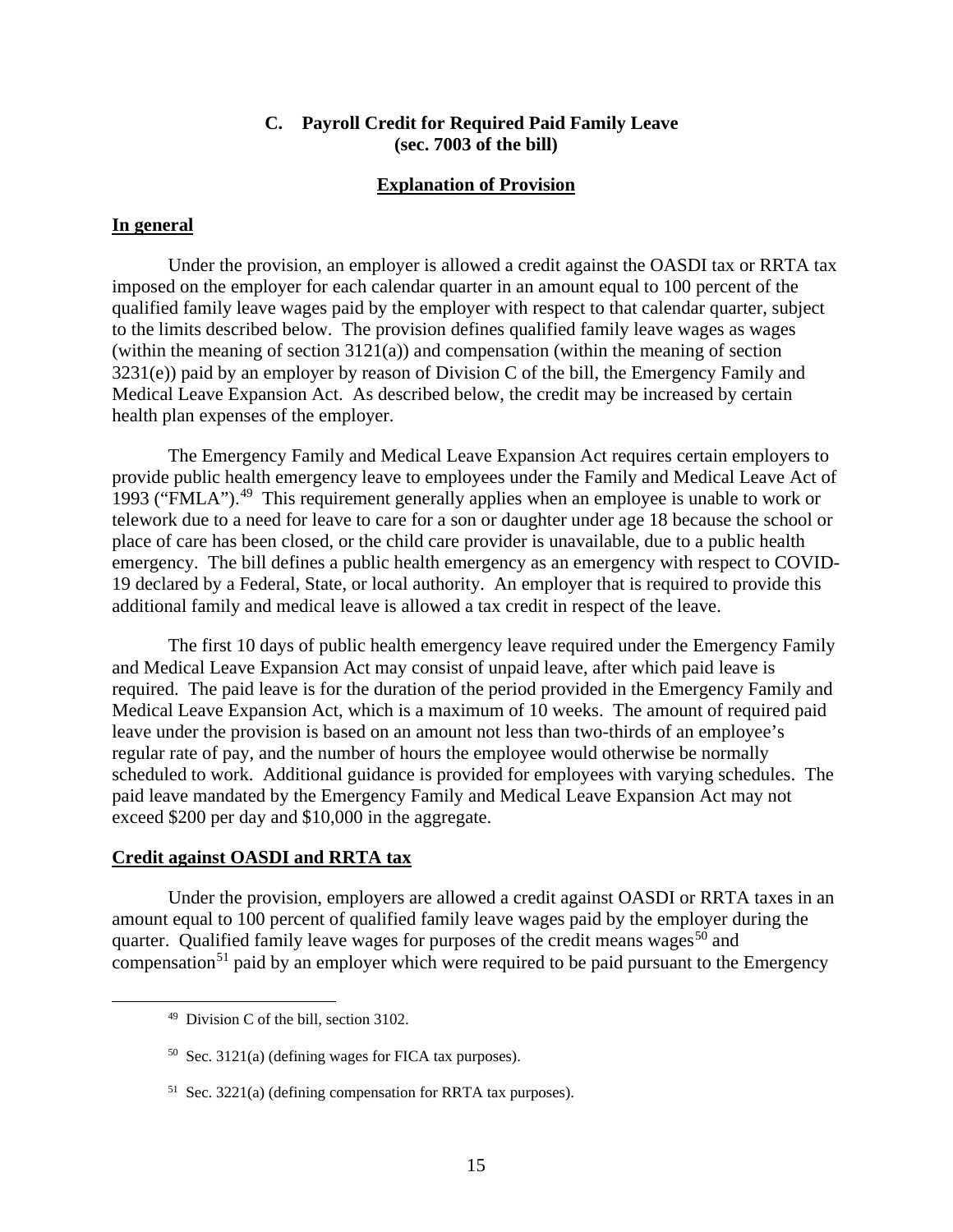Family and Medical Leave Expansion Act. The maximum amount of qualified family leave wages eligible for the credit is \$200 for any day (or portion thereof) for which the employee is paid qualified family leave wages, and in the aggregate with respect to all calendar quarters, \$10,000. The credit is not allowed in respect of unpaid leave.

The credit allowed is increased under the provision by so much of the employer's qualified health plan expenses as are properly allocable to the qualified family leave wages for which the credit is allowed. The provision defines qualified health plan expenses as amounts paid or incurred by the employer to provide and maintain a group health plan,  $52$  but only to the extent such amounts are excluded from the employees' income as coverage under an accident or health plan.<sup>53</sup> Qualified health plan expenses are allocated to qualified family leave wages in such manner as the Secretary of the Treasury (or the Secretary's delegate) may prescribe. Except as otherwise provided by the Secretary, such allocations are treated as properly made under the provision if made on the basis of being pro rata among covered employees and pro rata on the basis of periods of coverage (relative to the time periods of leave to which such wages relate).

The provision provides that the credit allowed may not exceed the OASDI tax or RRTA tax imposed on the employer, reduced by any credits allowed for the employment of qualified veterans<sup>[54](#page-17-2)</sup> and research expenditures of qualified small businesses<sup>[55](#page-17-3)</sup> for that calendar quarter on the wages paid with respect to all of the employer's employees. However, if for any calendar quarter the amount of the credit exceeds the OASDI tax or RRTA tax imposed on the employer, reduced as described under the prior sentence, such excess is treated as a refundable overpayment.[56](#page-17-4)

If an employer claims a credit under this provision, the amount so claimed is included in gross income. Thus, the credit is not taken into account for purposes of determining any amount allowable as a payroll tax deduction, deduction for qualified family leave wages, or deduction for health plan expenses (or any amount capitalizable to basis). For example, assume an employer claims a credit of \$2,700 for \$2,500 of qualified family leave wages and \$200 of health plan expenses paid during the quarter. Under the provision, the employer will have an offsetting income inclusion amount of \$2,700, and the employer may deduct \$2,500 of qualified family leave wages and \$200 of health plan expenses (assuming such costs are not subject to capitalization). In addition, the employer's income tax deduction for any tax imposed by section

- $54$  This credit is described in section 3111(e).
- <sup>55</sup> This credit is described in section 3111(f).

<span id="page-17-0"></span> $52$  Group health plan for this purpose is defined in section  $5000(b)(1)$ .

 $53$  For the exclusion, see section 106(a).

<span id="page-17-4"></span><span id="page-17-3"></span><span id="page-17-2"></span><span id="page-17-1"></span><sup>56</sup> The excess is treated as an overpayment and refunded under sections 6402(a) and 6413(b). In addition, any amount that is due to an employer is treated in the same manner as a refund due from a credit provision. 31 U.S.C. sec. 1324. Thus, amounts are appropriated to the Secretary of the Treasury for refunding such excess amounts.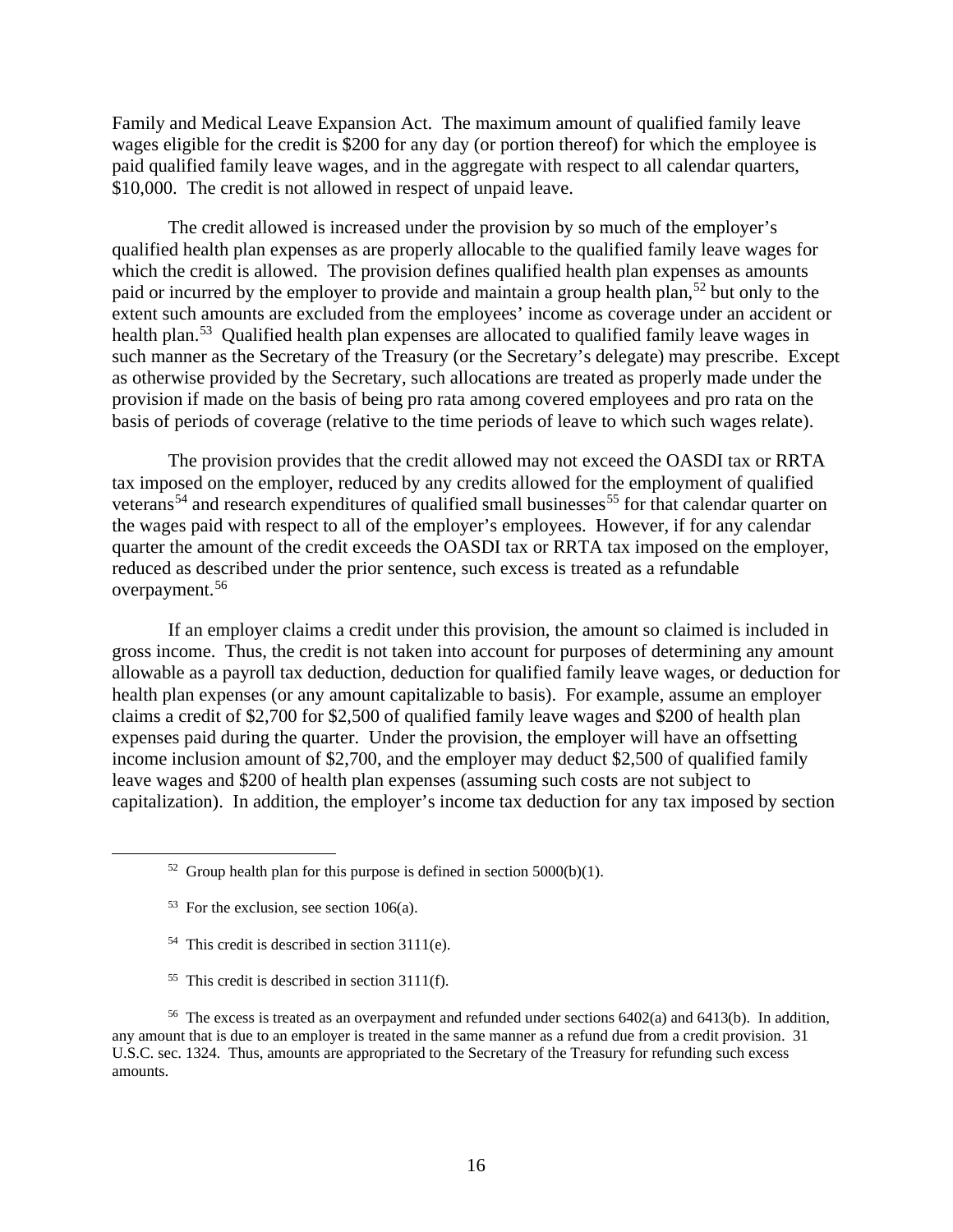3111(a) or 3221(a), the employer's share of OASDI or RRTA tax, for such quarter will not be reduced.[57](#page-18-0) 

Any wages taken into account in determining the credit under this provision are not taken into account for purposes of determining the section 45S credit. Thus, the employer may not claim a credit under section 45S with respect to the qualified family leave wages paid, but may be able to take a credit under section 45S with respect to any additional wages paid, provided the requirements of section 45S are met with respect to the additional wages.

Under the provision an employer may elect, at such time and in such manner as provided by the Secretary of the Treasury (or the Secretary's delegate), to have the provision not apply to the employer for a calendar quarter. The credit allowed under this provision does not apply to the Government of the United States, the government of any State or political subdivision thereof, or any agency or instrumentality of any of these entities. Under the provision, employers in the territories may claim the credit by filing their quarterly Federal employment tax returns.

The provision provides that the Secretary of the Treasury (or the Secretary's delegate) shall prescribe such regulations or other guidance as may be necessary to carry out the purposes of the provision, including regulations or other guidance: (1) to prevent the avoidance of the purposes of the limitations under the provision; (2) to minimize compliance and record-keeping burdens under the provision; (3) providing for waiver of penalties for failure to deposit amounts in anticipation of the allowance of the credit under the provision; (4) for recapturing the benefit of credits determined under the provision in cases where there is a subsequent adjustment to the credit; and (5) to ensure that the wages taken into account under the provision conform with the paid family leave required to be provided under the Emergency Family and Medical Leave Expansion Act.<sup>58</sup> With respect to clause (5), it is intended that the Secretary of the Treasury (or the Secretary's delegate) be provided broad authority to ensure qualified family leave wages under this provision includes paid sick time required to be paid under the Emergency Family and Medical Leave Expansion Act.<sup>[59](#page-18-2)</sup>

Under the provision, amounts are appropriated to the OASDI Trust Funds and the Social Security Equivalent Benefit Account established under the Railroad Retirement Act of 1974<sup>[60](#page-18-3)</sup> equal to the reduction in revenues to the Treasury by reason of the provision. Such amounts are transferred from the general fund at such times and in such manner as to replicate to the extent possible the transfers that would have occurred to the Trust Funds or Account had the provision not been enacted.

<span id="page-18-2"></span><span id="page-18-1"></span><span id="page-18-0"></span><sup>57</sup> Note that the qualified family leave wages paid are not subject to the tax imposed by section 3111(a) or 3221(a). Employers also receive an increase in the otherwise available credit in the amount of the tax imposed by section 3111(b) on qualified family leave wages. See subsequent explanation of sec. 7005 of the bill.

<sup>58</sup> Division C of the bill, sec. 3102.

<sup>59</sup> *Ibid.*

<span id="page-18-3"></span> $60$  Sec. 15A(a) (45 U.S.C. sec. 231n-1(a)).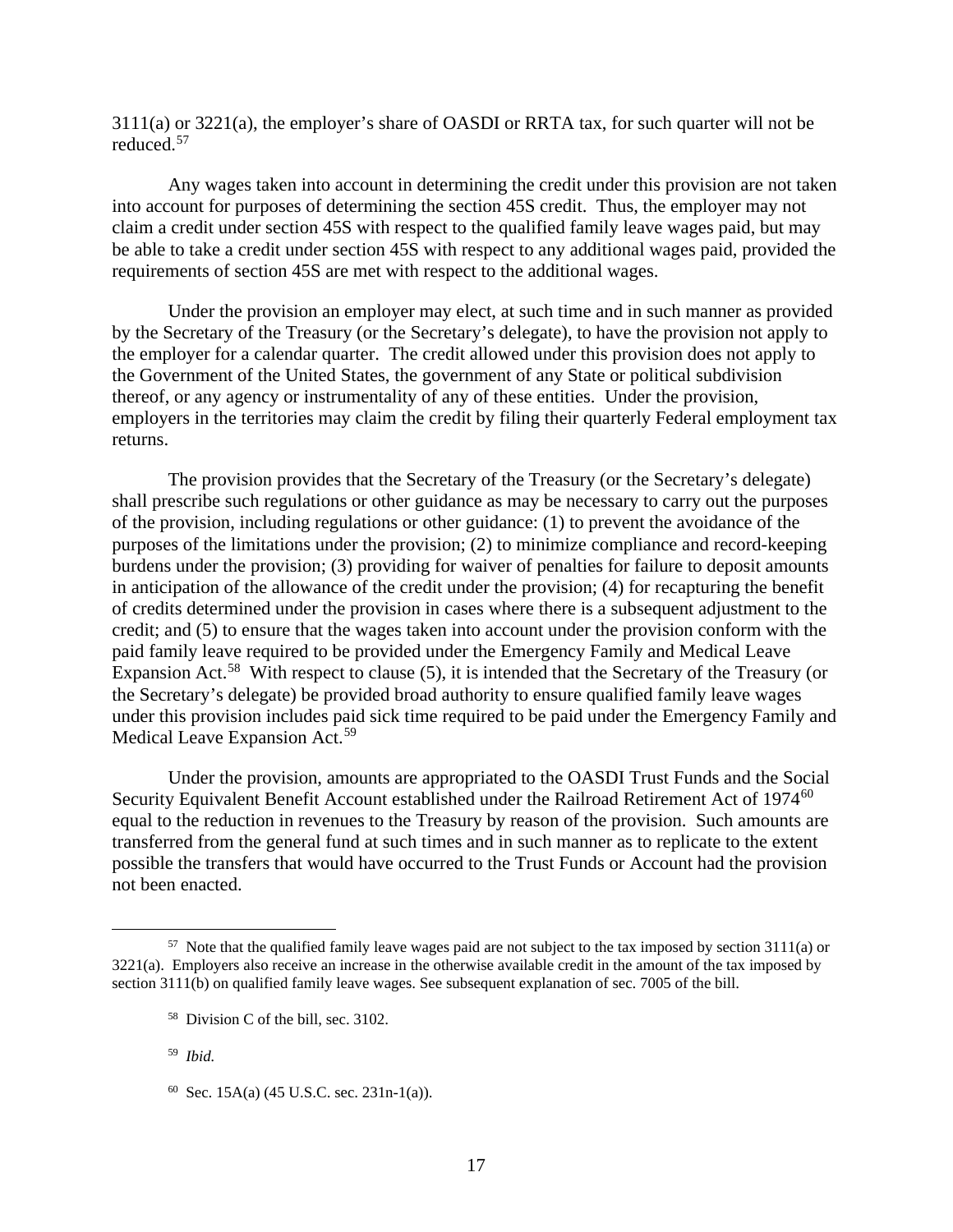## **Effective Date**

<span id="page-19-0"></span>The provision is effective on the date of enactment. The provision applies for the period that begins on a date, within 15 days of the date of enactment, prescribed by the Secretary of the Treasury (or the Secretary's delegate) and that ends on December 31, 2020.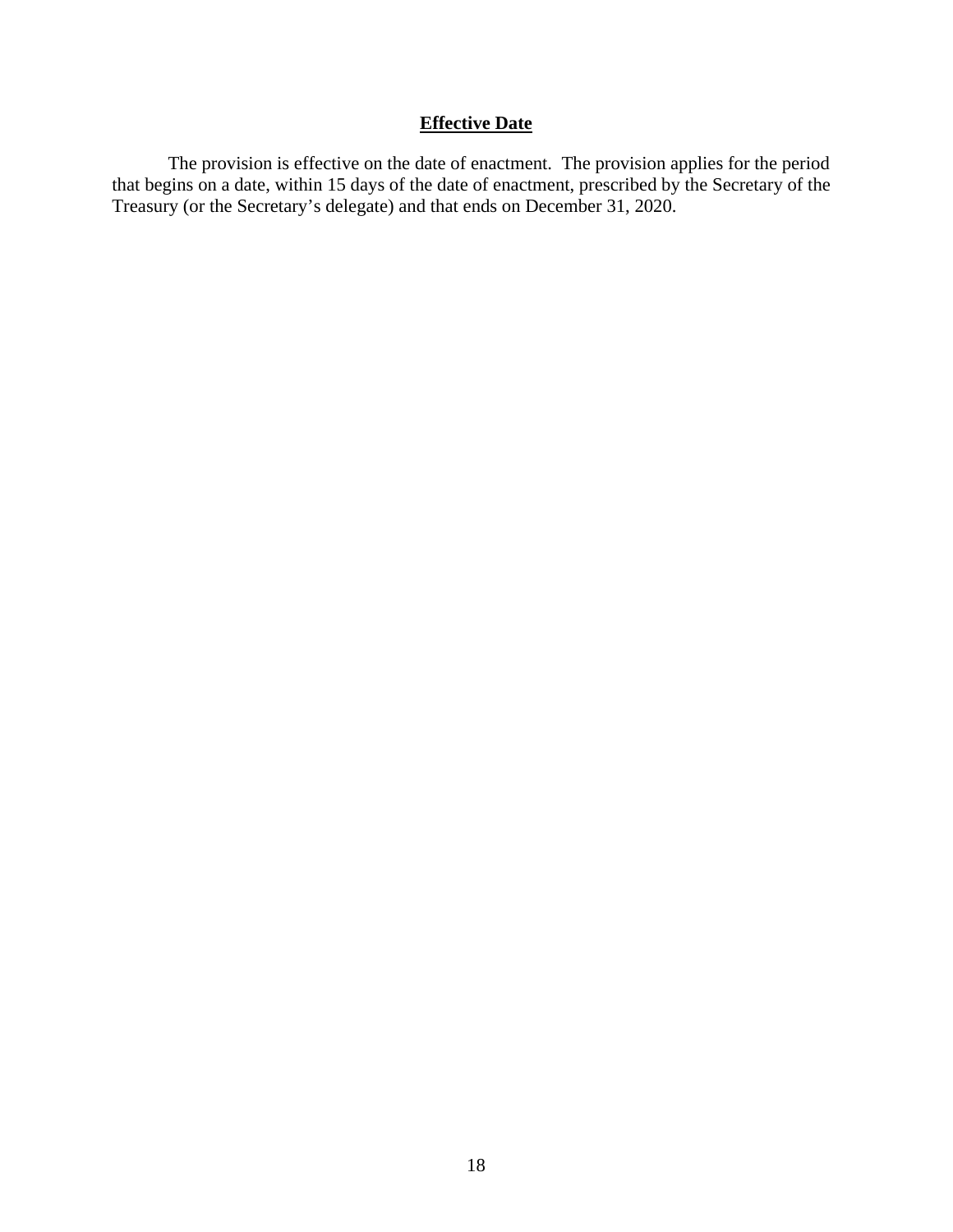## **D. Credit for Family Leave for Certain Self-Employed Individuals (sec. 7004 of the bill)**

#### **Explanation of Provision**

#### **In general**

Under the provision, an eligible self-employed individual is allowed an income tax credit for any taxable year for a qualified family leave equivalent amount, as described below. An eligible self-employed individual is defined as an individual who regularly carries on any trade or business<sup>[61](#page-20-0)</sup> and would be entitled to receive paid leave during the taxable year under Division C of the bill, the Emergency Family and Medical Leave Expansion Act, if the individual were an employee of an employer (other than himself or herself) that is subject to the requirements of the Act.

The Emergency Family and Medical Leave Expansion Act requires certain employers to provide public health emergency leave to employees under the Family and Medical Leave Act of 1993 ("FMLA").<sup>62</sup> This requirement generally applies when an employee is unable to work or telework due to a need for leave to care for a son or daughter under age 18 because the school or place of care has been closed, or the child care provider is unavailable, due to a public health emergency. The bill defines a public health emergency as an emergency with respect to COVID-19 declared by a Federal, State, or local authority.

An employer that is required to provide this additional family and medical leave is allowed a tax credit in respect of the leave. In general, under the provision, a self-employed individual is allowed a similar tax credit in situations in which a credit would be allowed if the individual were an employee of an employer subject to the leave requirements.

The first 10 days of public health emergency leave required under the Emergency Family and Medical Leave Expansion Act may consist of unpaid leave, after which paid leave is required. The paid leave is for the duration of the period provided in the Emergency Family and Medical Leave Expansion Act, which is a maximum of 10 weeks. The amount of required paid leave under the provision is based on an amount not less than two-thirds of an employee's regular rate of pay, and the number of hours the employee would otherwise be normally scheduled to work. Additional guidance is provided for employees with varying schedules. The paid leave mandated by the Emergency Family and Medical Leave Expansion Act may not exceed \$200 per day and \$10,000 in the aggregate.

#### **Qualified family leave equivalent amount**

<span id="page-20-1"></span><span id="page-20-0"></span>The qualified family leave equivalent amount with respect to an eligible self-employed individual is an amount equal to the number of days (up to 50) during the taxable year that the

 $61$  Within the meaning of sec. 1402.

<sup>62</sup> Division C of the bill.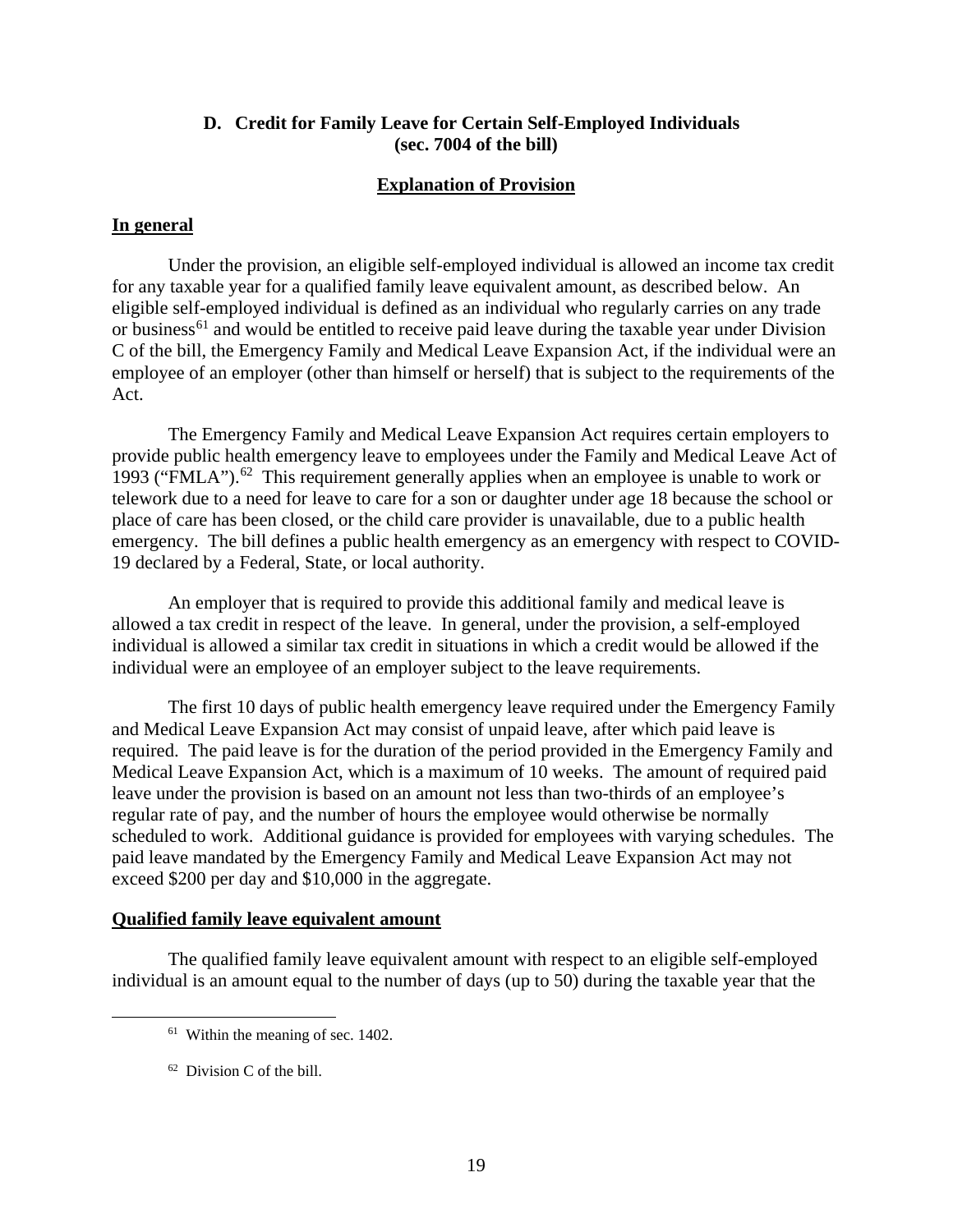self-employed individual cannot perform services for which that individual would be entitled to paid leave pursuant to the Emergency Family and Medical Leave Expansion Act<sup>[63](#page-21-0)</sup> (if the individual were employed by an employer), multiplied by the lesser of two amounts: (1) 67 percent of the average daily self-employment income of the individual for the taxable year, or (2) \$200. The individual's average daily self-employment income under the provision is an amount equal to the individual's net earnings from self-employment for the year divided by 260.

#### **Additional rules**

The provision provides that the credit allowed is refundable.<sup>[64](#page-21-1)</sup> No credit is allowed to an individual unless the individual maintains such documentation as the Secretary of the Treasury (or the Secretary's delegate) may prescribe to establish that the individual is an eligible selfemployed individual.

If an eligible self-employed individual receives qualified family leave wages,<sup>[65](#page-21-2)</sup> the individual's qualified family leave equivalent amount determined under the provision is reduced (but not below zero) to the extent that the sum of the qualified family leave equivalent amount and the qualified family leave wages received exceeds \$10,000. For example, assume that an eligible self-employed individual's qualified family leave equivalent amount is \$5,000, but the individual also works for an employer that is a covered employer under the Emergency Family and Medical Leave Expansion Act and received qualified family leave wages of \$9,000 to care for the individual's son or daughter while school was closed due to COVID-19. The individual's qualified family leave equivalent amount would be reduced by \$4,000,<sup>[66](#page-21-3)</sup> resulting in a credit under the provision of  $$1,000$ .<sup>[67](#page-21-4)</sup>

#### **Application of credit in certain territories**

Under the provision, the Secretary of the Treasury (or the Secretary's delegate) makes payments to each territory with a mirror Code tax system that relate to the cost of each territory's credits for family leave for certain self-employed individuals. The Secretary of the Treasury (or the Secretary's delegate) makes similar payments to each non-mirror Code territory.

With respect to mirror Code territories, the Secretary of the Treasury (or the Secretary's delegate) makes payments equal to the loss in revenue by reason of the application of the credit for family leave for certain self-employed individuals to the territory's mirror Code. This

- $65$  As defined by sec. 7003(c) of the bill, described above.
- $66$  (\$5,000 + \$9,000) \$10,000 = \$4,000.
- <span id="page-21-4"></span> $67$  \$5,000 - \$4,000 = \$1,000.

 $63$  Division C of the bill.

<span id="page-21-3"></span><span id="page-21-2"></span><span id="page-21-1"></span><span id="page-21-0"></span><sup>&</sup>lt;sup>64</sup> Any refund due to an individual is treated in the same manner as a refund due from a credit provision. 31 U.S.C. sec. 1324. Thus, amounts are appropriated to the Secretary of the Treasury for refunding such amounts.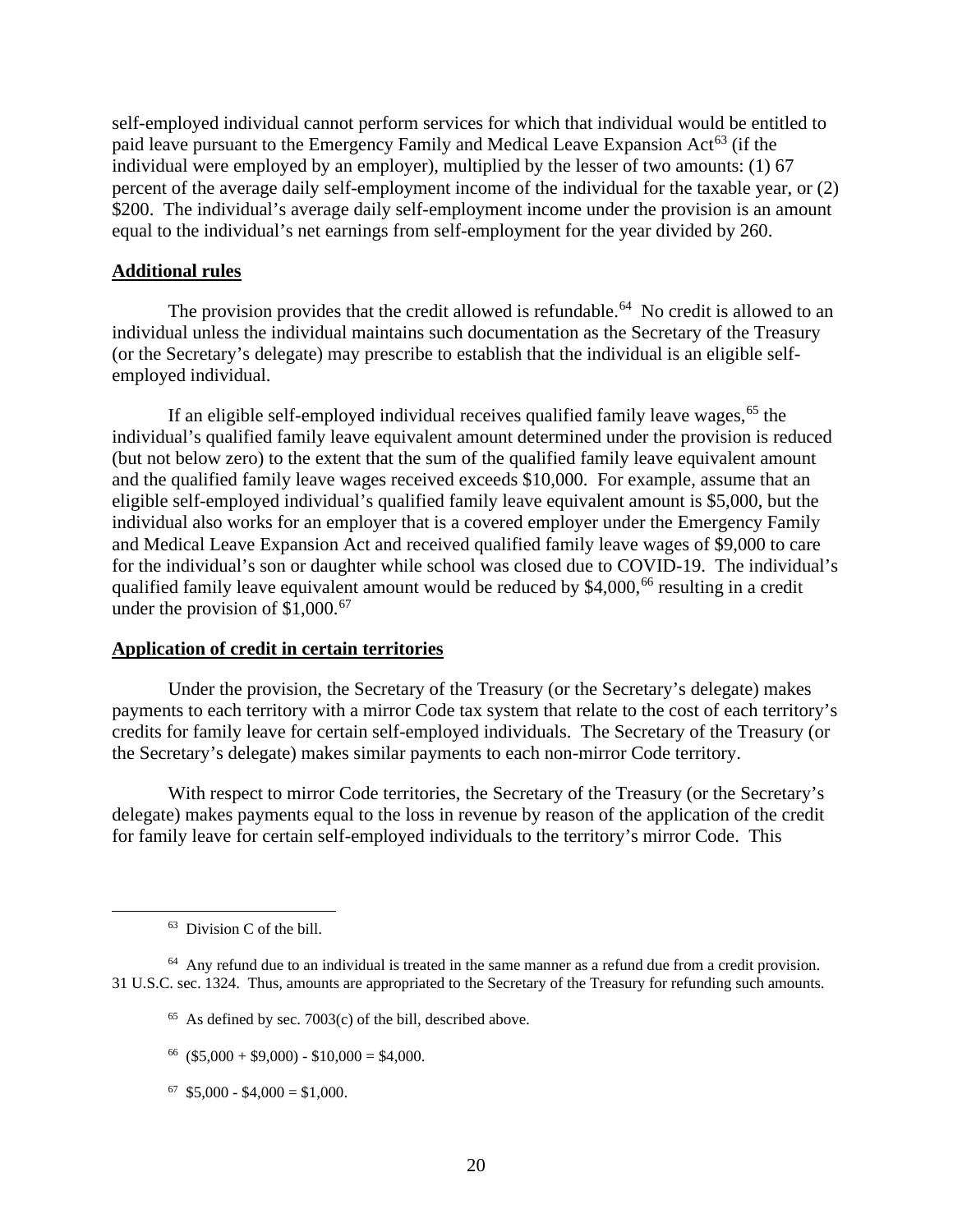amount is determined by the Secretary of the Treasury (or the Secretary's delegate) based on information provided by the governments of the respective territories.

With respect to Puerto Rico and American Samoa (non-mirror Code territories), the Secretary makes payments in an amount estimated by the Secretary of the Treasury (or the Secretary's delegate) as being equal to the aggregate benefits that would have been provided to the residents of each territory from the credit for family leave for certain self-employed individuals if a mirror Code tax system had been in effect in such territory. These payments will not be made unless the territory has a plan approved by the Secretary of the Treasury (or the Secretary's delegate) to promptly distribute the payments to its residents.

#### **Regulatory authority**

The Secretary of the Treasury (or the Secretary's delegate) is directed to prescribe such regulations as are necessary to carry out the purposes of the provision, including (1) to prevent the avoidance of the purposes of the bill, and (2) to minimize compliance and record-keeping burdens under the provision.

## **Effective Date**

The provision is effective on the date of enactment. The only days that may be taken into account in determining the qualified family leave equivalent amount are days occurring during the period beginning on a date selected by the Secretary of the Treasury (or the Secretary's delegate) which is during the 15-day period beginning on the date of enactment and ending on December 31, 2020.